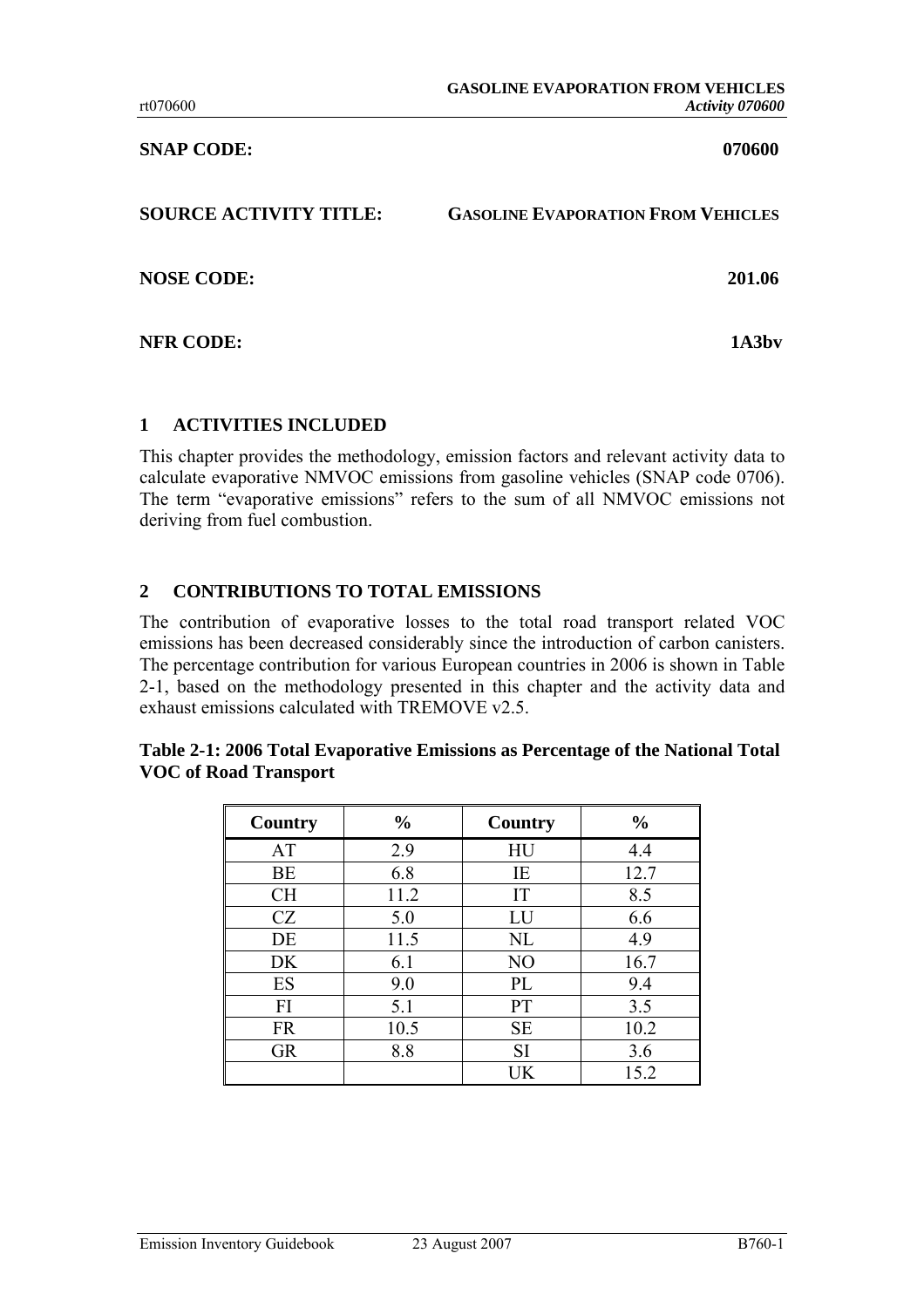# **3 GENERAL**

### **3.1 Description**

Breathing losses through the tank vent and fuel permeation are in general the most important sources of evaporative emissions in a vehicle. Breathing losses are due to evaporation of gasoline in the tank during driving and parking, as a result of normal diurnal temperature variation. In current vehicles vapour emissions are controlled by means of an activated carbon canister connected to the fuel tank. Various studies, (e.g. CRC, 2004; Reuter et al., 1994), indicate that liquid fuel seepage and permeation through plastic and rubber components of the fuel and vapour control system contribute significantly to the total evaporative emissions. There are three main mechanisms causing evaporative emissions from gasoline powered vehicles, that is diurnal emissions, running losses and hot soak emissions.

### **3.1.1 Diurnal emissions**

The evaporative emissions associated with the daily (diurnal) variation in ambient temperature result from the vapour expansion inside the gasoline that occurs as the ambient temperature rises during the daylight hours. Without an emission control system, some of the increasing volume of fuel vapour is vented to the atmosphere.

### **3.1.2 Running losses**

Running losses are the result of vapour generated in gasoline tanks during vehicle operation. For older vehicles equipped with carburettor and/or fuel return systems, engine operation results in a significant temperature increase in the fuel tank and/or the carburettor (Morgan et al., 1993). For such vehicles, the combined effect of high ambient temperature and exhaust system heat can generate a significant amount of vapour in the gasoline tank. For gasoline vehicles with fuel injection and returnless fuel systems, the fuel temperature in the tank is not affected by engine operation and thus no fuel vapour is generated in the tank. The running losses of these vehicles are therefore very low and may be attributed to fuel permeation and/or leakage.

#### **3.1.3 Hot soak emissions**

Hot soak evaporative emissions are the emissions caused when a hot engine is turned off. Heat from the engine and exhaust system increases the temperature of the fuel in the system that is no longer flowing. Carburettor float bowls are a particularly significant source of hot soak emissions. For vehicles with fuel injection and returnless fuel systems, no fuel vapour is generated in the tank when a hot engine is turned off and thus hot soak emissions are mainly due to fuel permeation and/or leakage.

All three types of evaporative emissions are significantly affected by the volatility of the gasoline being used, the absolute ambient temperature and temperature changes, and vehicle design characteristics. For hot soak emissions and running losses the driving pattern is also of importance.

Fuel vapour loss also takes place during vehicle refuelling. However, this is not included in this chapter as it is considered part of loss during fuel delivery at the petrol stations.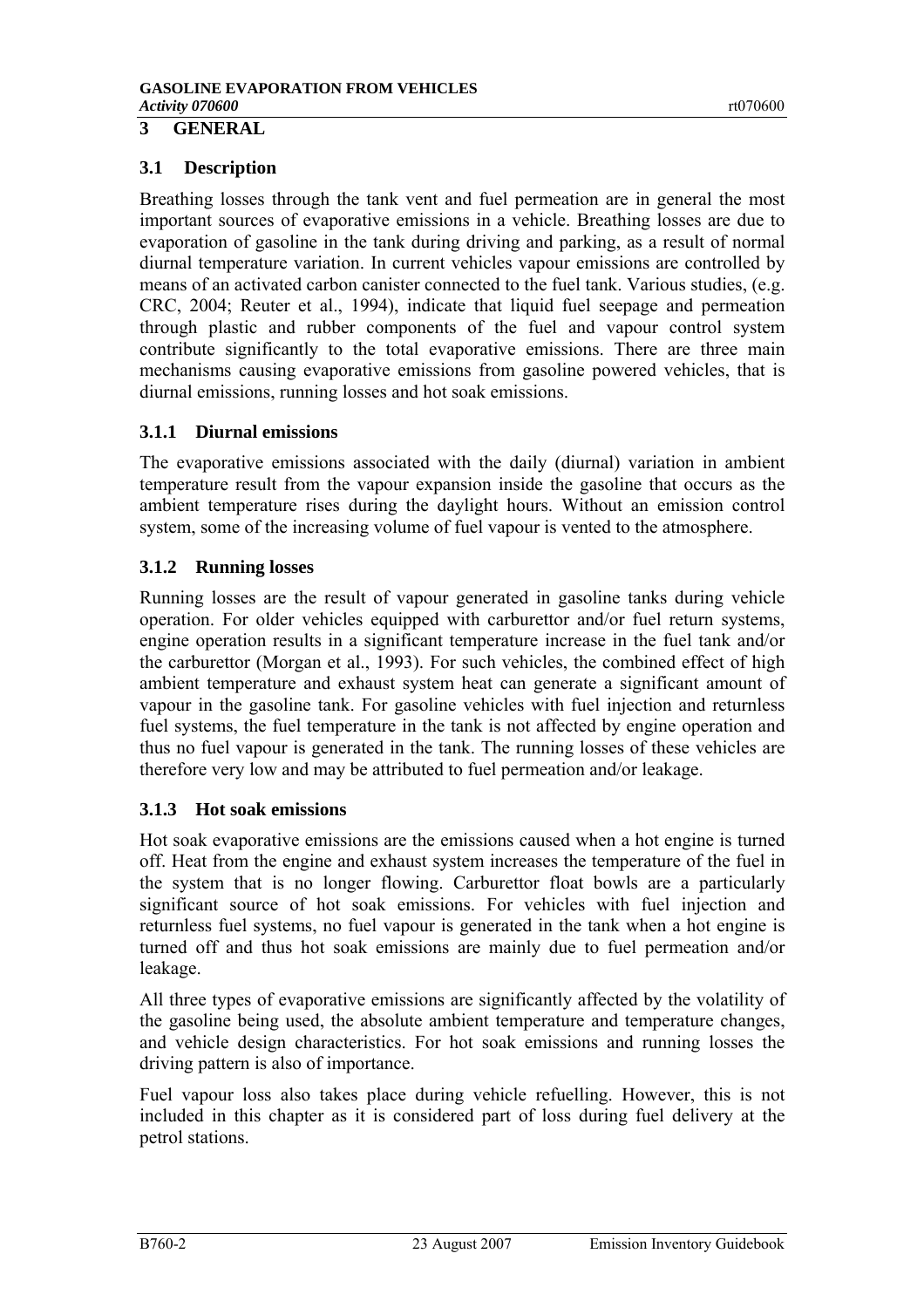#### **3.2 Emissions**

Evaporative VOC emissions from gasoline fuelled vehicles add to total NMVOC emissions. For evaporating emissions tank breathing is reported as  $CH_{2,1}$ . These are the units used to report test protocols.

# **3.3 Controls**

Until 1993 evaporative losses of gasoline passenger cars were not controlled in Europe, with the exception of Austria, Denmark, Finland, Sweden and Switzerland which adopted the US EPA SHED test procedure. In the EU, a limit value of 2.0 g of HC per test was first introduced by Directive 91/441/EEC (Euro 1 and Euro 2 vehicles). In order to meet this emission limit, the installation of small on-board carbon canisters was necessary. Directive 91/441/EC was superseded by Directive 98/69/EC, applicable to Euro 3 and Euro 4 vehicles. According to this, the limit value for evaporative emissions remained at the same level, however the evaporative emissions testing procedure has been increased in severity. The introduction of larger carbon canisters is necessary to comply with these more stringent requirements.

# **4 SIMPLER METHODOLOGY**

The main equation for estimating the evaporative emissions is:

<span id="page-2-0"></span>
$$
E_{\text{eva,voc},j} = 365 \times N_j \times (HS_j + e_{d,j} + RL_j)
$$
\n(1)

where:

 $E_{\text{eva vec}}$ ; annual VOC emissions due to evaporative losses of vehicles in category j (g)

Nj: number of gasoline vehicles of category j

 $HS_i$ : average daily hot and warm soak emissions of vehicle category j (g/day)

 $e_{d,j}$ : average diurnal losses of vehicle category j (g/day)

 $RL_i$ : average daily hot and warm running losses of vehicle category j (g/day)

and

$$
HSj = x {c [p es,hot,c + (1 - p) es,warm,c] + (1 - c) es,hot,fi}
$$
 (2)

$$
RLj = x {c [p er,hot,c + (1 - p) er,warm,c] + (1 - c) er,hot,fi}
$$
\n(3)

where:

x: mean number of trips per vehicle per day, average over the year (trips/day)

- c: fraction of gasoline powered vehicles equipped with carburettor and/or fuel return systems
- p: fraction of trips finished with hot engine, i.e. an engine that has reached its normal operating temperature and the catalyst its light-off temperature (dependent on the average monthly ambient temperature)
- es,hot,c: mean hot soak emission factor of gasoline powered vehicles with carburettor and/or fuel return systems (dependent on fuel volatility and average monthly ambient temperature) (g/procedure)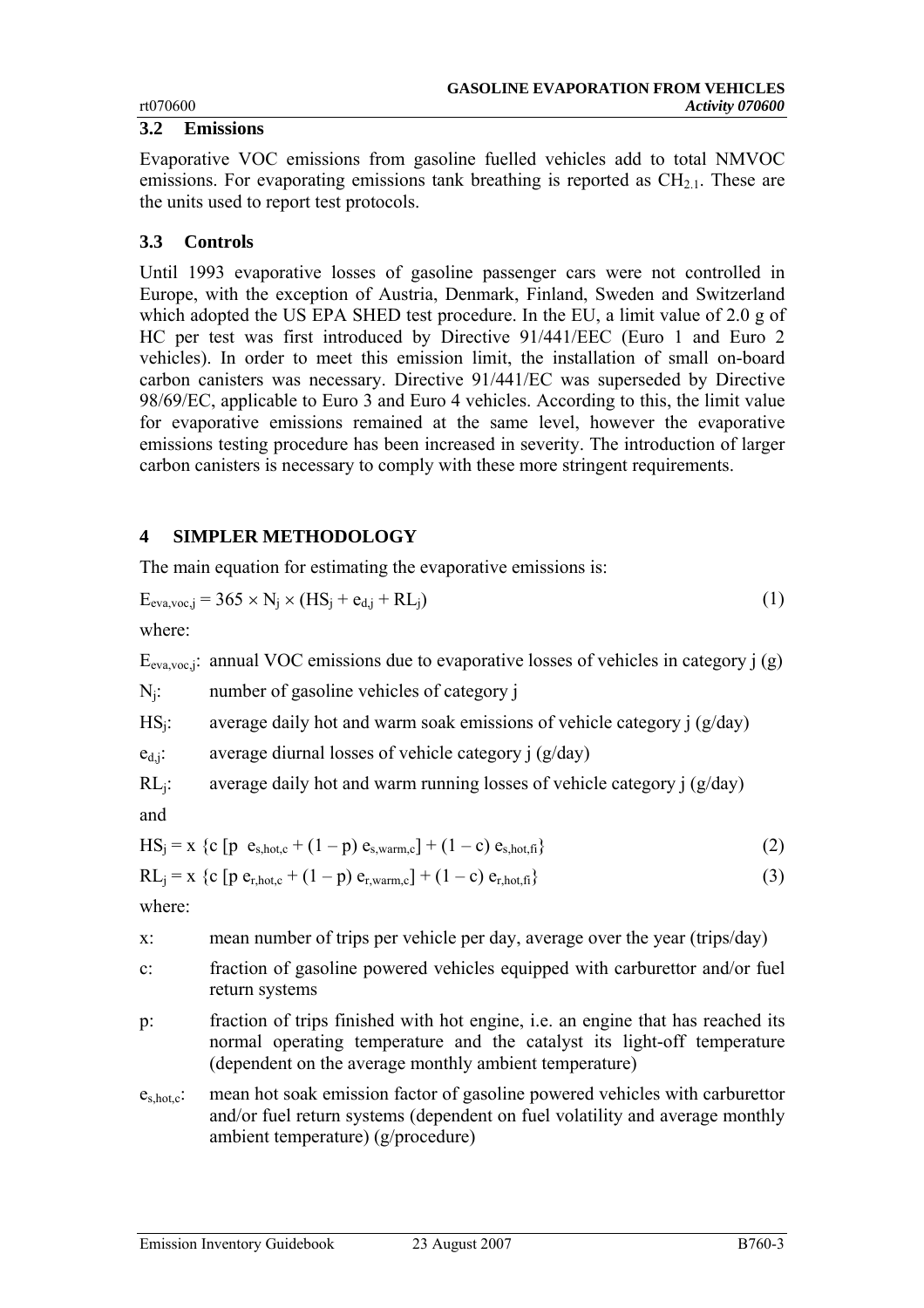|                  | $e_{s, warm,c}$ : mean cold and warm soak emission factor of gasoline powered vehicles with<br>carburettor and/or fuel return systems (dependent on fuel volatility and<br>average monthly ambient temperature) (g/procedure)          |
|------------------|----------------------------------------------------------------------------------------------------------------------------------------------------------------------------------------------------------------------------------------|
| $e_{s,hot,fi}$ : | mean hot soak emission factor of gasoline powered vehicles with fuel<br>injection and returnless fuel systems (dependent on fuel volatility and<br>average monthly ambient temperature) (g/procedure)                                  |
| $e_{r,hot,c}$ :  | mean emission factor for hot running losses of gasoline powered vehicles<br>with carburettor and/or fuel return systems (dependent on fuel volatility and<br>average monthly ambient temperature) $(g/\text{trip})$                    |
|                  | $e_{r, warm,c}$ : mean emission factor for cold and warm running losses of gasoline powered<br>vehicles with carburettor and/or fuel return systems (dependent on fuel<br>volatility and average monthly ambient temperature) (g/trip) |

er,hot,fi: mean emission factor for hot running losses of gasoline powered vehicles with fuel injection and returnless fuel systems (dependent on fuel volatility and average monthly ambient temperature) (g/trip)

The number of trips per day, if not known from statistical data, can be estimated by the expression:

$$
x = \frac{M_j}{365 \times l_{\text{trip}}} \tag{4}
$$

where  $M_i$  is the total annual mileage of gasoline vehicles of category j.

The fraction of trips finished with cold and warm engine, (1-p), is linked to the parameter β, also used in the calculation of cold start emissions: both depend, inter alia, on ambient temperature. In the absence of better data, the assumed relation between (1-p) and  $\beta$  is (1-p)  $\approx \beta$ . Parameter  $\beta$  also depends on the average trip length  $l_{\text{trip}}$ . This indicates that, for the calculation of the cold start emissions and soak emissions, the average trip length is of great importance.

In order to apply equation [\(1\),](#page-2-0) [Table 4-1](#page-4-0) provides emission factors for gasoline passenger cars in three different size classes and [Table 4-2](#page-5-0) for two wheelers. Emission factors are given for typical temperature ranges in winter and summer and typical fuel vapour pressures. For canister-equipped passenger cars, three different carbon canister sizes (small, medium, large) were considered, depending on vehicle engine size and technology as indicated in [Table 6-4.](#page-10-0) Hence, the calculation of total evaporative emissions with this methodology is straightforward.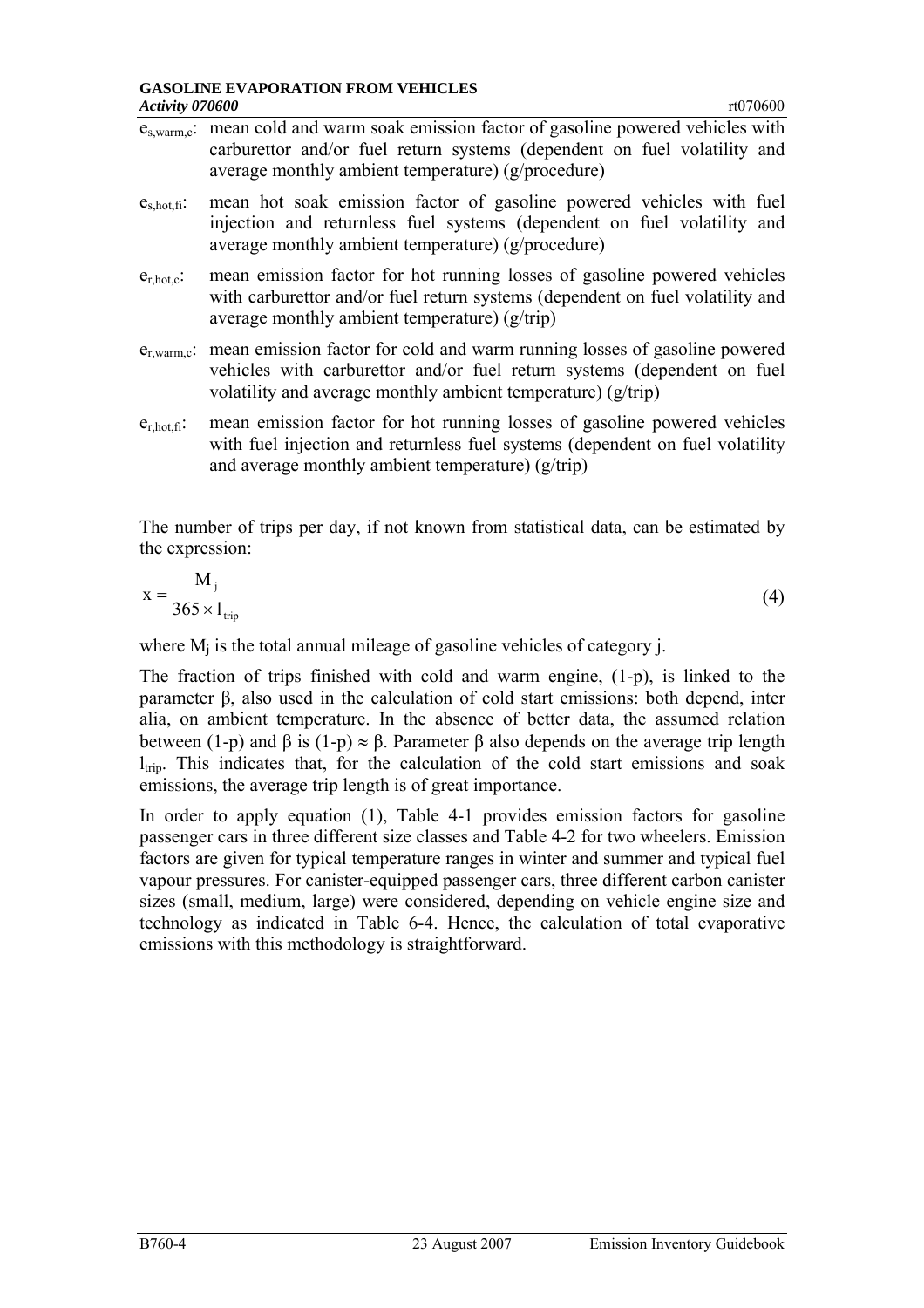|                                   |       | summer                                                    |      | winter                                                                 |                                                              | summer                                                   |      | winter |                                                      | summer                                               |      | winter |
|-----------------------------------|-------|-----------------------------------------------------------|------|------------------------------------------------------------------------|--------------------------------------------------------------|----------------------------------------------------------|------|--------|------------------------------------------------------|------------------------------------------------------|------|--------|
| T. variation $(^{\circ}C)$        |       |                                                           |      | $20-35$ 10-25 0-15 -5-10 20-35 10-25 0-15 -5-10 20-35 10-25 0-15 -5-10 |                                                              |                                                          |      |        |                                                      |                                                      |      |        |
| Fuel DVPE (kPa)                   | 60    | 70                                                        | 90   | 90                                                                     | 60                                                           | 70                                                       | 90   | 90     | 60                                                   | 70                                                   | 90   | 90     |
|                                   |       | Gasoline passenger cars<br><1.4 l - uncontrolled          |      |                                                                        |                                                              | Gasoline passenger cars<br>$1.4 - 2.01$ - uncontrolled   |      |        | Gasoline passenger cars<br>$>2.0$ l - uncontrolled   |                                                      |      |        |
| $e_d$ (g/day)                     | 3.90  | 2.35                                                      | 1.74 | 1.24                                                                   | 4.58                                                         | 2.76                                                     | 2.04 | 1.45   | 5.59                                                 | 3.36                                                 | 2.49 | 1.77   |
| e <sub>s,hot,fi</sub> (g/proced.) | 0.10  | 0.07                                                      | 0.04 | 0.04                                                                   | 0.10                                                         | 0.07                                                     | 0.04 | 0.04   | 0.10                                                 | 0.07                                                 | 0.04 | 0.04   |
| e <sub>s,warm,c</sub> (g/proced.) | 8.48  | 5.09                                                      | 3.75 | 2.63                                                                   | 10.01                                                        | 6.01                                                     | 4.42 | 3.10   | 12.29                                                | 7.38                                                 | 5.43 | 3.80   |
| e <sub>s,hot,c</sub> (g/proced.)  | 11.93 | 7.16                                                      | 5.27 | 3.69                                                                   | 14.08                                                        | 8.45                                                     | 6.22 | 4.36   | 17.31                                                | 10.39                                                | 7.65 | 5.35   |
| $e_{r,hot,fi}$ (g/trip)           | 0.13  | 0.08                                                      | 0.06 | 0.04                                                                   | 0.13                                                         | 0.08                                                     | 0.06 | 0.04   | 0.13                                                 | 0.08                                                 | 0.06 | 0.04   |
| $e_{r, warm,c}$ (g/trip)          | 1.84  | 1.11                                                      | 0.81 | 0.53                                                                   | 2.15                                                         | 1.30                                                     | 0.95 | 0.67   | 2.62                                                 | 1.58                                                 | 1.15 | 0.81   |
| $e_{r,hot,c}$ (g/trip)            | 10.05 | 6.03                                                      | 4.44 | 3.11                                                                   | 11.85                                                        | 7.12                                                     | 5.24 | 3.67   | 14.56                                                | 8.74                                                 | 6.43 | 4.50   |
|                                   |       | Gasoline passenger cars<br><1.4 l - small canister        |      |                                                                        |                                                              | Gasoline passenger cars<br>$1.4 - 2.01$ - small canister |      |        |                                                      | Gasoline passenger cars<br>$>2.01$ - small canister  |      |        |
| $e_d$ (g/day)                     | 0.61  | 0.15                                                      | 0.11 | 0.10                                                                   | 0.95                                                         | 0.17                                                     | 0.11 | 0.10   | 1.57                                                 | 0.21                                                 | 0.11 | 0.10   |
| $e_{s,hot,fi}$ (g/proced.)        | 0.10  | 0.07                                                      | 0.04 | 0.04                                                                   | 0.10                                                         | 0.07                                                     | 0.04 | 0.04   | 0.10                                                 | 0.07                                                 | 0.04 | 0.04   |
| e <sub>s,warm,c</sub> (g/proced.) | 0.63  | 0.13                                                      | 0.06 | 0.04                                                                   | 0.96                                                         | 0.15                                                     | 0.06 | 0.04   | 1.82                                                 | 0.20                                                 | 0.06 | 0.04   |
| $e_{s,hot,c}$ (g/proced.)         | 1.74  | 0.20                                                      | 0.06 | 0.04                                                                   | 2.87                                                         | 0.26                                                     | 0.07 | 0.05   | 4.92                                                 | 0.43                                                 | 0.09 | 0.05   |
| $e_{r,hot,fi}$ (g/trip)           | 0.13  | 0.08                                                      | 0.06 | 0.04                                                                   | 0.13                                                         | 0.08                                                     | 0.06 | 0.04   | 0.13                                                 | 0.08                                                 | 0.06 | 0.04   |
| $e_{r, warm,c}$ (g/trip)          | 0.13  | 0.08                                                      | 0.06 | 0.04                                                                   | 0.13                                                         | 0.08                                                     | 0.06 | 0.04   | 0.13                                                 | 0.08                                                 | 0.06 | 0.04   |
| $e_{r,hot,c}$ (g/trip)            | 0.13  | 0.08                                                      | 0.06 | 0.04                                                                   | 0.13                                                         | 0.08                                                     | 0.06 | 0.04   | 0.13                                                 | 0.08                                                 | 0.06 | 0.04   |
|                                   |       | Gasoline passenger cars<br>$\leq$ 1.4 l - medium canister |      |                                                                        | Gasoline passenger cars<br>$1.4 - 2.01$ - medium<br>canister |                                                          |      |        | Gasoline passenger cars<br>$>2.01$ - medium canister |                                                      |      |        |
| $e_d$ (g/day)                     | 0.24  | 0.13                                                      | 0.10 | 0.10                                                                   | 0.26                                                         | 0.13                                                     | 0.10 | 0.10   | 0.32                                                 | 0.14                                                 | 0.10 | 0.10   |
| $e_{s,hot,fi}$ (g/proced.)        | 0.10  | 0.07                                                      | 0.04 | 0.04                                                                   | 0.10                                                         | 0.07                                                     | 0.04 | 0.04   | 0.10                                                 | 0.07                                                 | 0.04 | 0.04   |
| $e_{s, warm,c}$ (g/proced.)       | 0.22  | 0.09                                                      | 0.05 | 0.04                                                                   | 0.26                                                         | 0.09                                                     | 0.05 | 0.04   | 0.35                                                 | 0.10                                                 | 0.05 | 0.04   |
| $e_{s,hot,c}$ (g/proced.)         | 0.35  | 0.10                                                      | 0.05 | 0.04                                                                   | 0.45                                                         | 0.11                                                     | 0.05 | 0.04   | 0.70                                                 | 0.13                                                 | 0.06 | 0.04   |
| $e_{r,hot,fi}$ (g/trip)           | 0.13  | 0.08                                                      | 0.06 | 0.04                                                                   | 0.13                                                         | 0.08                                                     | 0.06 | 0.04   | 0.13                                                 | 0.08                                                 | 0.06 | 0.04   |
| $e_{r, warm,c}$ (g/trip)          | 0.13  | 0.08                                                      | 0.06 | 0.04                                                                   | 0.13                                                         | 0.08                                                     | 0.06 | 0.04   | 0.13                                                 | 0.08                                                 | 0.06 | 0.04   |
| $e_{r,hot,c}$ (g/trip)            | 0.13  | 0.08                                                      | 0.06 | 0.04                                                                   | 0.13                                                         | 0.08                                                     | 0.06 | 0.04   | 0.13                                                 | 0.08                                                 | 0.06 | 0.04   |
|                                   |       | Gasoline passenger cars<br>$<$ 1.4 l - large canister     |      |                                                                        |                                                              | Gasoline passenger cars<br>$1.4 - 2.01$ - large canister |      |        |                                                      | Gasoline passenger cars<br>$>2.0$ l - large canister |      |        |
| $e_d$ (g/day)                     | 0.20  | 0.13                                                      | 0.10 | 0.10                                                                   | 0.20                                                         | 0.13                                                     | 0.10 | 0.10   | 0.21                                                 | 0.13                                                 | 0.10 | 0.10   |
| $e_{s,hot,fi}$ (g/proced.)        | 0.10  | 0.07                                                      | 0.04 | 0.04                                                                   | 0.10                                                         | 0.07                                                     | 0.04 | 0.04   | $0.10\,$                                             | 0.07                                                 | 0.04 | 0.04   |
| e <sub>s,warm,c</sub> (g/proced.) | 0.15  | 0.07                                                      | 0.05 | 0.04                                                                   | 0.16                                                         | 0.08                                                     | 0.05 | 0.04   | 0.17                                                 | 0.08                                                 | 0.05 | 0.04   |
| $e_{s,hot,c}$ (g/proced.)         | 0.18  | 0.08                                                      | 0.05 | 0.04                                                                   | 0.20                                                         | 0.08                                                     | 0.05 | 0.04   | 0.23                                                 | 0.09                                                 | 0.05 | 0.04   |
| $e_{r,hot,fi}$ (g/trip)           | 0.13  | 0.08                                                      | 0.06 | 0.04                                                                   | 0.13                                                         | 0.08                                                     | 0.06 | 0.04   | 0.13                                                 | 0.08                                                 | 0.06 | 0.04   |
| $e_{r, warm,c}$ (g/trip)          | 0.13  | 0.08                                                      | 0.06 | 0.04                                                                   | 0.13                                                         | 0.08                                                     | 0.06 | 0.04   | 0.13                                                 | 0.08                                                 | 0.06 | 0.04   |
| $e_{r,hot,c}$ (g/trip)            | 0.13  | $0.08\,$                                                  | 0.06 | 0.04                                                                   | 0.13                                                         | $0.08\,$                                                 | 0.06 | 0.04   | 0.13                                                 | 0.08                                                 | 0.06 | 0.04   |

#### <span id="page-4-0"></span>**Table 4-1: Summary of simplified emission factors for estimating evaporative emissions of passenger cars for typical summer and winter conditions**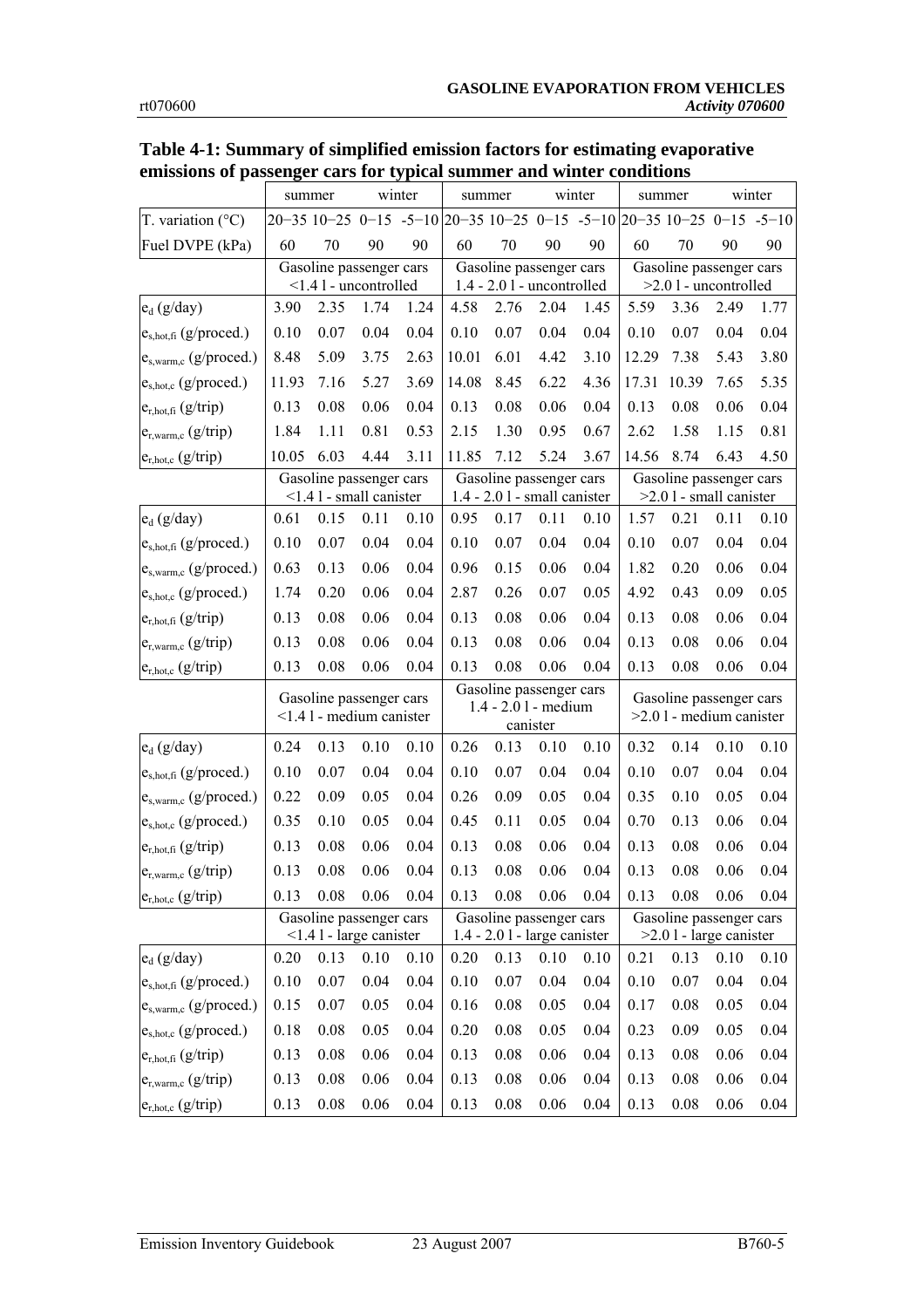|                                  | summer |                                                     |      | winter |                                                                | summer                                        |      | winter | summer                                                           |                                                                                                          | winter |      |
|----------------------------------|--------|-----------------------------------------------------|------|--------|----------------------------------------------------------------|-----------------------------------------------|------|--------|------------------------------------------------------------------|----------------------------------------------------------------------------------------------------------|--------|------|
| Temp variation<br>$(^{\circ}C)$  |        |                                                     |      |        |                                                                |                                               |      |        |                                                                  | $20-35$ 10-25 0-15 -5-10 $\left  20-35 \right  10-25$ 0-15 -5-10 $\left  20-35 \right  10-25$ 0-15 -5-10 |        |      |
| Fuel DVPE (kPa)                  | 60     | 70                                                  | 90   | 90     | 60                                                             | 70                                            | 90   | 90     | 60                                                               | 70                                                                                                       | 90     | 90   |
|                                  |        | Mopeds<br>$<$ 50 cm <sup>3</sup>                    |      |        |                                                                | Motorcycles 2-stroke<br>$>50$ cm <sup>3</sup> |      |        | Motorcycles 4-stroke<br>$<$ 250 cm <sup>3</sup>                  |                                                                                                          |        |      |
| $e_d$ (g/day)                    | 0.59   | 0.37                                                | 0.28 | 0.22   | 0.79                                                           | 0.49                                          | 0.37 | 0.28   | 0.93                                                             | 0.57                                                                                                     | 0.43   | 0.33 |
| $e_{s,hot,fi}$ (g/proced.)       | 0.27   | 0.16                                                | 0.12 | 0.08   | 0.41                                                           | 0.25                                          | 0.18 | 0.13   | 0.50                                                             | 0.30                                                                                                     | 0.22   | 0.15 |
| $e_{s,hot,c}$ (g/proced.)        | 0.69   | 0.41                                                | 0.30 | 0.21   | 1.03                                                           | 0.62                                          | 0.45 | 0.32   | 1.26                                                             | 0.75                                                                                                     | 0.55   | 0.39 |
| $e_{r,hot,fi}$ (g/trip)          | 0.19   | 0.11                                                | 0.08 | 0.06   | 0.28                                                           | 0.17                                          | 0.12 | 0.09   | 0.34                                                             | 0.21                                                                                                     | 0.15   | 0.11 |
| $e_{r,hot,c}$ (g/trip)           | 0.49   | 0.30                                                | 0.22 | 0.15   | 0.74                                                           | 0.44                                          | 0.33 | 0.23   | 0.90                                                             | 0.54                                                                                                     | 0.40   | 0.28 |
|                                  |        | Motorcycles 4-stroke<br>$250 - 750$ cm <sup>3</sup> |      |        | Motorcycles 4-stroke<br>$>$ 750 cm <sup>3</sup> – uncontrolled |                                               |      |        | Motorcycles 4-stroke<br>$>$ 750 cm <sup>3</sup> – small canister |                                                                                                          |        |      |
| $e_d$ (g/day)                    | 1.47   | 0.89                                                | 0.67 | 0.49   | 1.60                                                           | 0.97                                          | 0.73 | 0.53   | 0.22                                                             | 0.13                                                                                                     | 0.10   | 0.10 |
| $e_{s,hot,fi}$ (g/proced.)       | 0.86   | 0.52                                                | 0.38 | 0.27   | 0.95                                                           | 0.57                                          | 0.42 | 0.29   | 0.02                                                             | 0.00                                                                                                     | 0.00   | 0.00 |
| e <sub>s,hot,c</sub> (g/proced.) | 2.17   | 1.30                                                | 0.96 | 0.67   | 2.40                                                           | 1.44                                          | 1.06 | 0.74   | 0.05                                                             | 0.01                                                                                                     | 0.00   | 0.00 |
| $e_{r,hot,fi}$ (g/trip)          | 0.59   | 0.35                                                | 0.26 | 0.18   | 0.65                                                           | 0.39                                          | 0.29 | 0.20   | 0.01                                                             | 0.00                                                                                                     | 0.00   | 0.00 |
| $e_{r,hot,c}$ (g/trip)           | 1.56   | 0.94                                                | 0.69 | 0.48   | 1.73                                                           | 1.03                                          | 0.76 | 0.53   | 0.03                                                             | 0.01                                                                                                     | 0.00   | 0.00 |

<span id="page-5-0"></span>**Table 4-2: Summary of simplified emission factors for estimating evaporative emissions of two wheelers for typical summer and winter conditions**

# **5 DETAILED METHODOLOGY**

Equation [\(1\)](#page-2-0) can be also used to estimate evaporation emissions with the detailed methodology. In this case, detailed emission factors can be used depending on the temperature profile and the driving and parking pattern over the day.

# **5.1 Diurnal temperature variation**

Diurnal losses take place during vehicle parking as the ambient temperature varies during the day. In order to calculate diurnal losses both the temperature variation and the parking distribution during the day need to be known.

The diurnal temperature variation may be simulated by a probability density function of a normal distribution between the minimum and the maximum ambient temperatures given by the following equation:

$$
T = T_{\min} + T_{\text{rise}} e^{-0.0247 \, (t - 14)^2}
$$
 (5)

where

t: hour of the day (h)  $T_{min}$ : minimum daily temperature ( $\degree$ C)  $T<sub>max</sub>$ : maximum daily temperature (°C)  $T_{\text{rise}}$ : rise in the daily temperature, calculated as  $T_{\text{max}} - T_{\text{min}}$  (°C)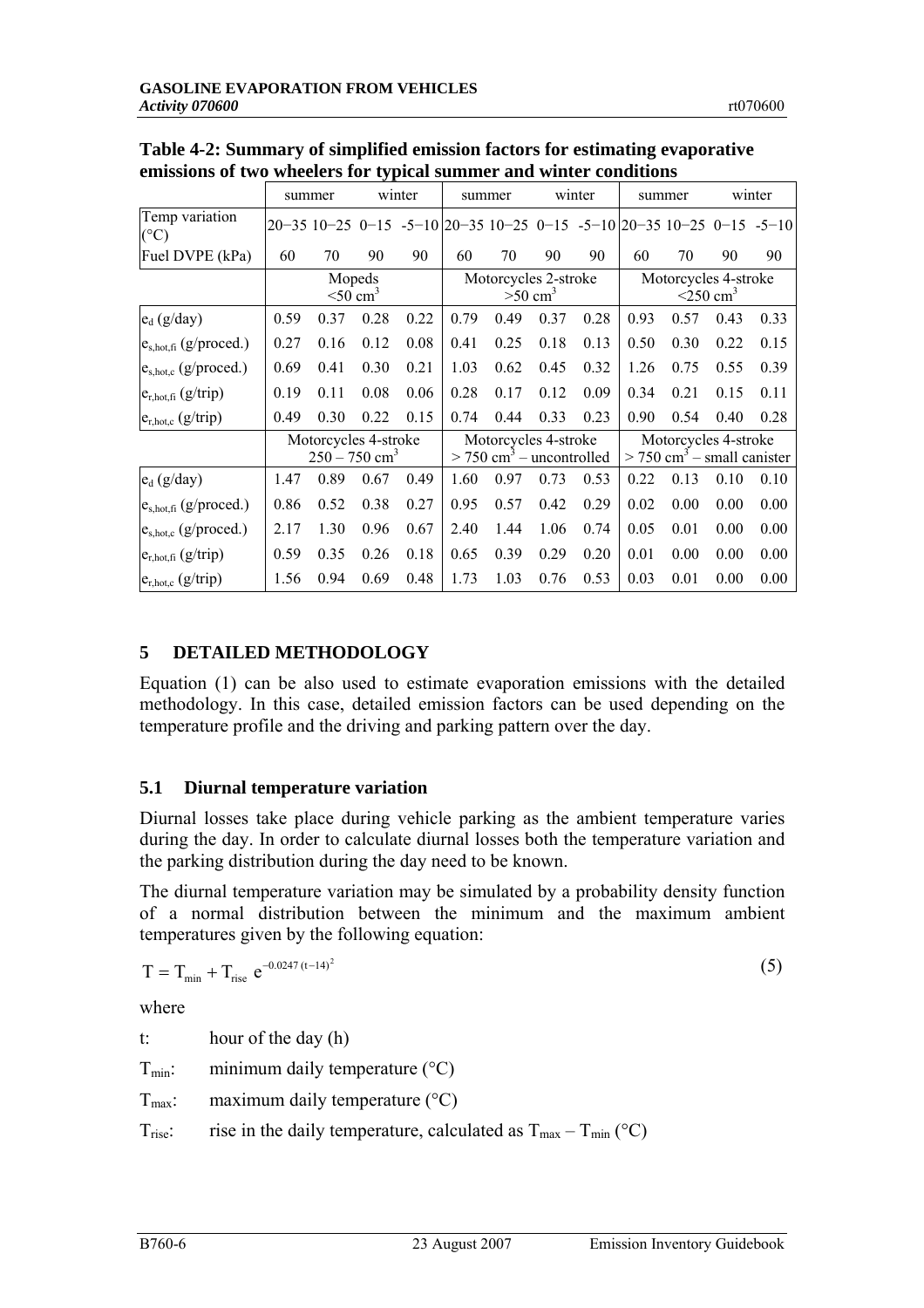#### **GASOLINE EVAPORATION FROM VEHICLES**  rt070600 *Activity 070600*

The minimum and maximum temperatures need to be calculated over a complete parking period. A parking period can be defined from the end-time of the parking period and the parking duration  $t_{\text{park}}$ . In order to estimate diurnal losses in detail, the parking duration can be distributed into 24 time classes ranging from  $\leq 0.5$  to  $> 11.5$  h. Each combination of parking duration and parking end-time has a probability factor  $f_k$ as shown in [Table 5-1.](#page-6-0) The sum of  $f_k$  values in [Table 5-1](#page-6-0) equals 1.

| Parking end-time | Parking duration $t_{\text{park}}$ (h) |          |           |   |          |  |  |  |  |  |
|------------------|----------------------------------------|----------|-----------|---|----------|--|--|--|--|--|
| $t_2$ (hh:mm)    | ${}_{0.5}$                             |          | 1.5       |   | >11.5    |  |  |  |  |  |
| 0:00             |                                        | İ٥       | İ٦        |   | f24      |  |  |  |  |  |
| 1:00             | $f_{25}$                               | $f_{26}$ | $f_{27}$  | . | $f_{48}$ |  |  |  |  |  |
| 2:00             | $f_{49}$                               | $f_{50}$ | $f_{51}$  | . | $f_{72}$ |  |  |  |  |  |
|                  |                                        |          |           |   |          |  |  |  |  |  |
| 23:00            | 1553                                   | I554     | $f_{555}$ |   | f576     |  |  |  |  |  |

# <span id="page-6-0"></span>**Table 5-1: Parking time distribution as a function of parking end-time**

The start time of parking may be calculated as  $t_1 = t_2 - t_{park}$ .

# **5.2 Fuel tank vapour generation**

The vapour generation in the fuel tank (g) may be calculated as a function of fuel volatility, temperature variation, fuel tank size and fill level by the following equation (Reddy, 1989):

<span id="page-6-2"></span>
$$
m_{\text{tank}}(T_{1,k}, T_{2,k}) = (1 - h/100) v_{\text{tank}} \left( 0.025 e^{0.0205 \text{ vp}} \left( e^{0.0716 T_{2,k}} - e^{0.0716 T_{1,k}} \right) \right) \tag{6}
$$

where:

h: fuel tank fill level  $(\%)$ 

 $v<sub>tank</sub>$ : fuel tank, fuel system and vapour control system volume (lt)

vp: fuel vapour pressure (DVPE) (kPa)

 $T_{1,k}$ : minimum tank temperature during parking period k ( $^{\circ}$ C)

 $T_{2,k}$ : maximum tank temperature during parking period k ( ${}^{\circ}C$ )

The above equation is valid only for the fraction of the parking period for which temperature increases. In the occasion of a continuous temperature decrease (e.g. after daily maximum value) there is no vapour generated in the fuel tank  $(m<sub>tank</sub>=0)$ .

# **5.3 Canister breakthrough emissions**

Based on experimental work on carbon canisters (Mellios and Samaras, 2007) it was found that the canister weight gain during loading with fuel vapour is best described by the following equation:

<span id="page-6-1"></span>
$$
m_{ads} = m_{load} - e^{(a + b \times s \times m_{load})}
$$
 (7)

and

$$
a = -3.27861 - 0.01052 vp + 0.0229 T
$$
\n(8)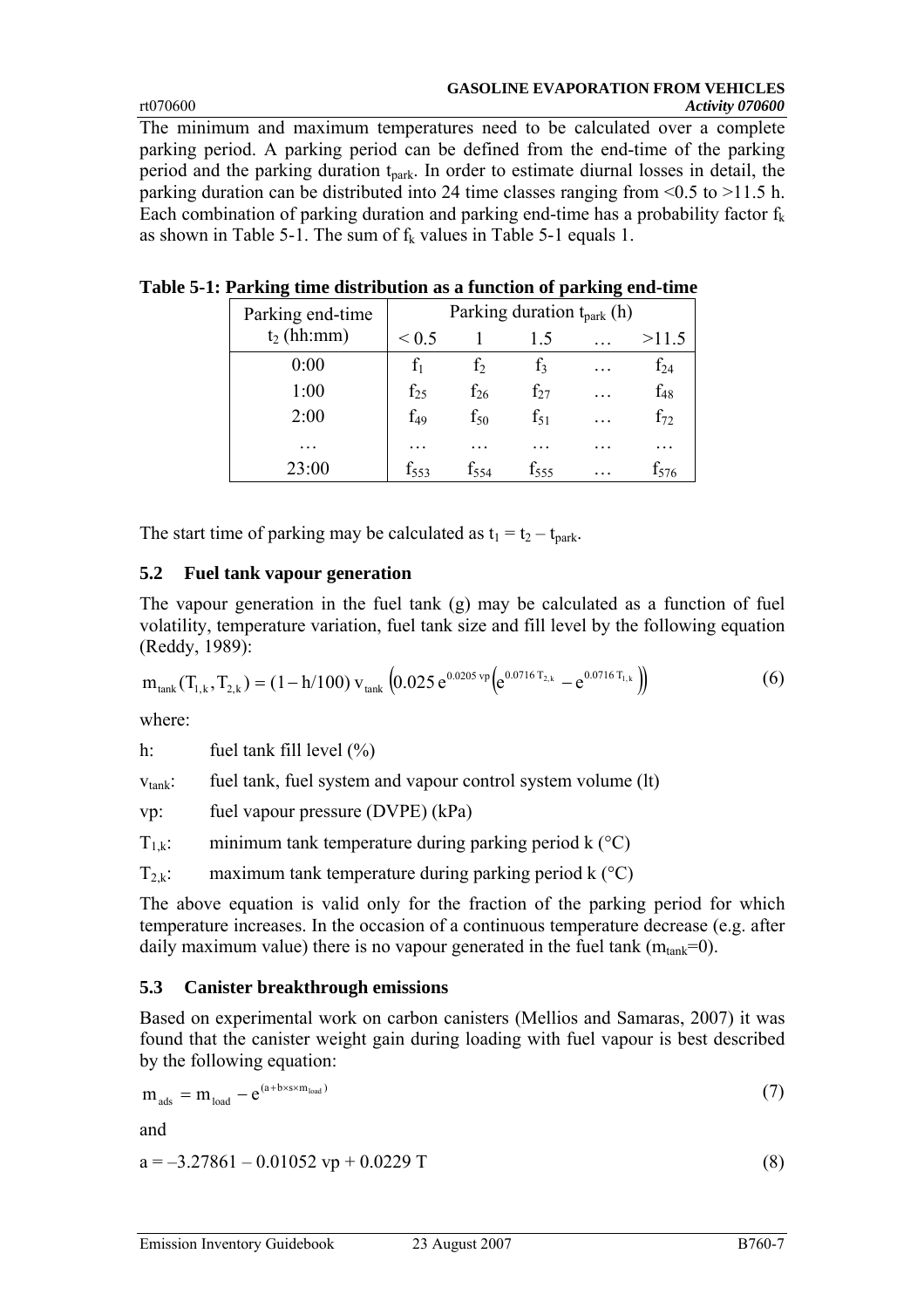<span id="page-7-0"></span> $b = 0.03247 + 0.00054$  vp + 0.00056 T (9)

where:

 $m_{ads}$ : cumulative fuel vapour adsorbed on the carbon canister during loading (g)

 $m_{load}$ : cumulative fuel vapour loaded to the carbon canister (g)

s: canister size  $(s=2$  for small,  $s=1$  for medium and  $s=0.5$  for large canister)

The initial canister weight is determined from the cumulative mileage of the vehicle as:

$$
m_{ads,1} = 1/s [8.13 ln(M_{cum,j}) - 22.92]
$$
 (10)

where  $M_{\text{cum i}}$  is the cumulative mileage of the vehicle category j.

An initial amount of vapour loaded to the canister  $m_{load,1}$  is calculated by equations [\(7\)-](#page-6-1)[\(9\)](#page-7-0) for the vapour pressure and the initial temperature of the fuel in the tank. This vapour load corresponds to the amount of vapour needed to increase the canister weight from dry to its initial weight at the beginning of the parking period. The amount of fuel vapour generated over the parking period is calculated by equation [\(6\),](#page-6-2) and it is then added to  $m_{load,1}$  to give the final vapour load  $m_{load,2}$ . The canister breakthrough emissions (g) are then calculated as:

<span id="page-7-1"></span>
$$
m_{break}(T_{1,k}, T_{2,k}) = e^{(a + b \times s \times m_{load,2})} - e^{(a + b \times s \times m_{load,1})}
$$
(11)

#### *Permeation and leakage emissions*

The mean emission factor  $(g/h)$  is given by the following equation:

$$
m_{\text{perm}}(T) = e^{0.004 \cdot v_p} \times (6.1656 \times 10^{-6} T^{2.5} + 0.0206)
$$
 (12)

The permeation emissions (g) over a parking period k are thus calculated as:

<span id="page-7-2"></span>
$$
m_{perm}(T_{1,k}, T_{2,k}) = \sum_{T_{1,k}}^{T_{2,k}} e^{0.004 \cdot vp} (6.1656 \times 10^{-6} T^{2.5} + 0.0206)
$$
 (13)

#### **6 RELEVANT ACTIVITY STATISTICS**

Further to the emission factors, the proposed methodology requires a number of statistical data which are most likely not available in many countries, e.g. the parameters p, c, x,  $t_{park}$ ,  $t_{trip}$  and  $l_{trip}$ . These data can be found in detailed national statistics or various experimental studies (e.g. André et al., 1994). Examples for some countries are shown in Tables 4 and 5 below. Tables 6 and 7 suggest input data for the parking time distribution and vehicle design characteristics respectively.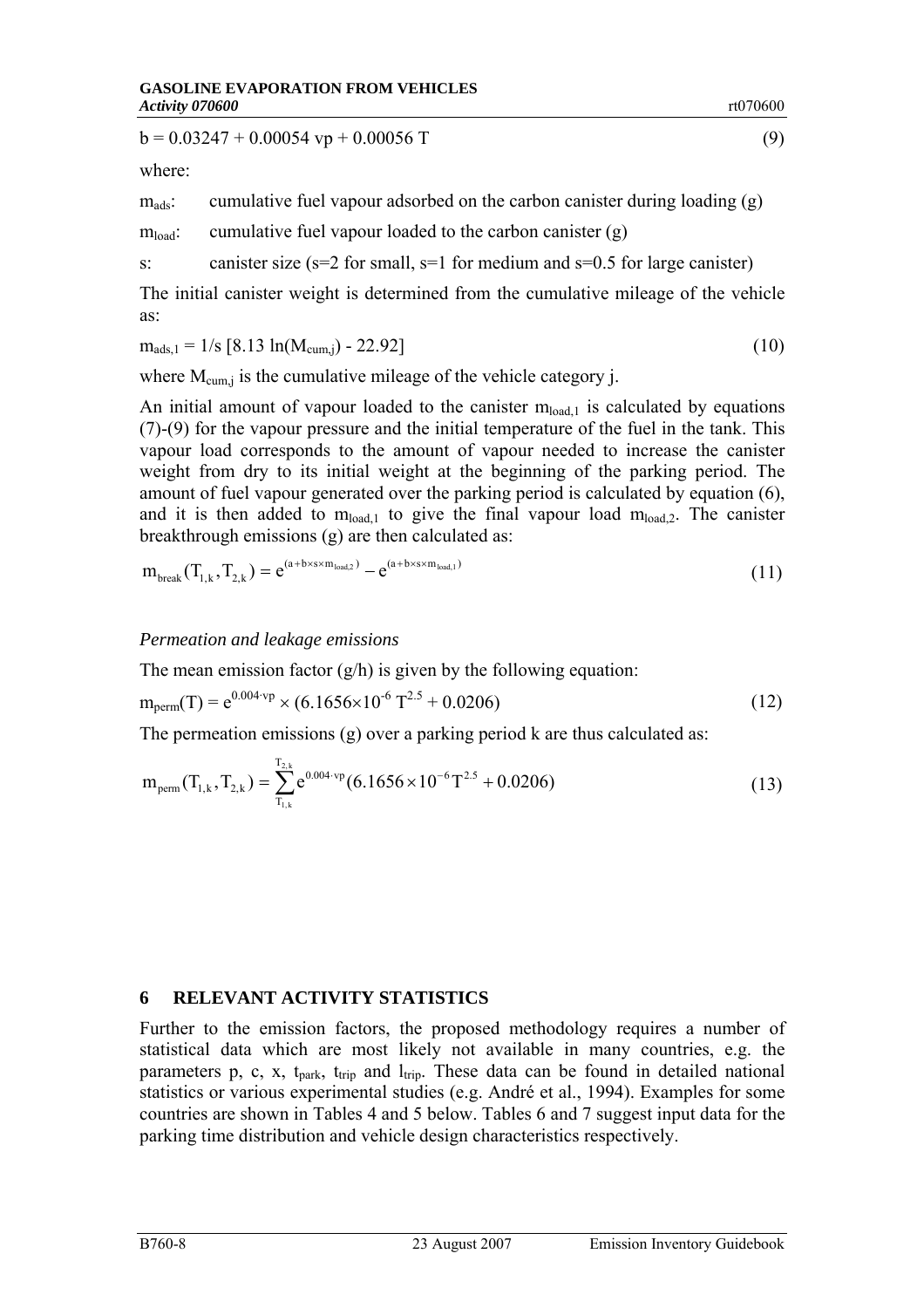# **GASOLINE EVAPORATION FROM VEHICLES**

| rt070600                                  |           |                | Activity 070600 |
|-------------------------------------------|-----------|----------------|-----------------|
| Table 6-1: Average daily uses of vehicles |           |                |                 |
|                                           | Number of | Driving        | Daily distances |
|                                           | trips/day | duration (min) | (km)            |
| Germany                                   | 5.8       | 75             | 66.0            |
| France                                    | 4.8       | 60             | 36.8            |
| <b>UK</b>                                 | 4.7       | 58             | 41.0            |
| Average                                   | 5.1       | 64             | 46.4            |

### **Table 6-2: Average trip characteristics**

|         | Average length<br>(km) | Average<br>duration (min) | Average speed<br>(km/h) |
|---------|------------------------|---------------------------|-------------------------|
| Germany | 10.6                   | 12.3                      | 51.4                    |
| France  | 7.6                    | 12.4                      | 36.8                    |
| UK      | 8.4                    | 12.1                      | 41.5                    |
| Average | 89                     | 12.3                      | 43 4                    |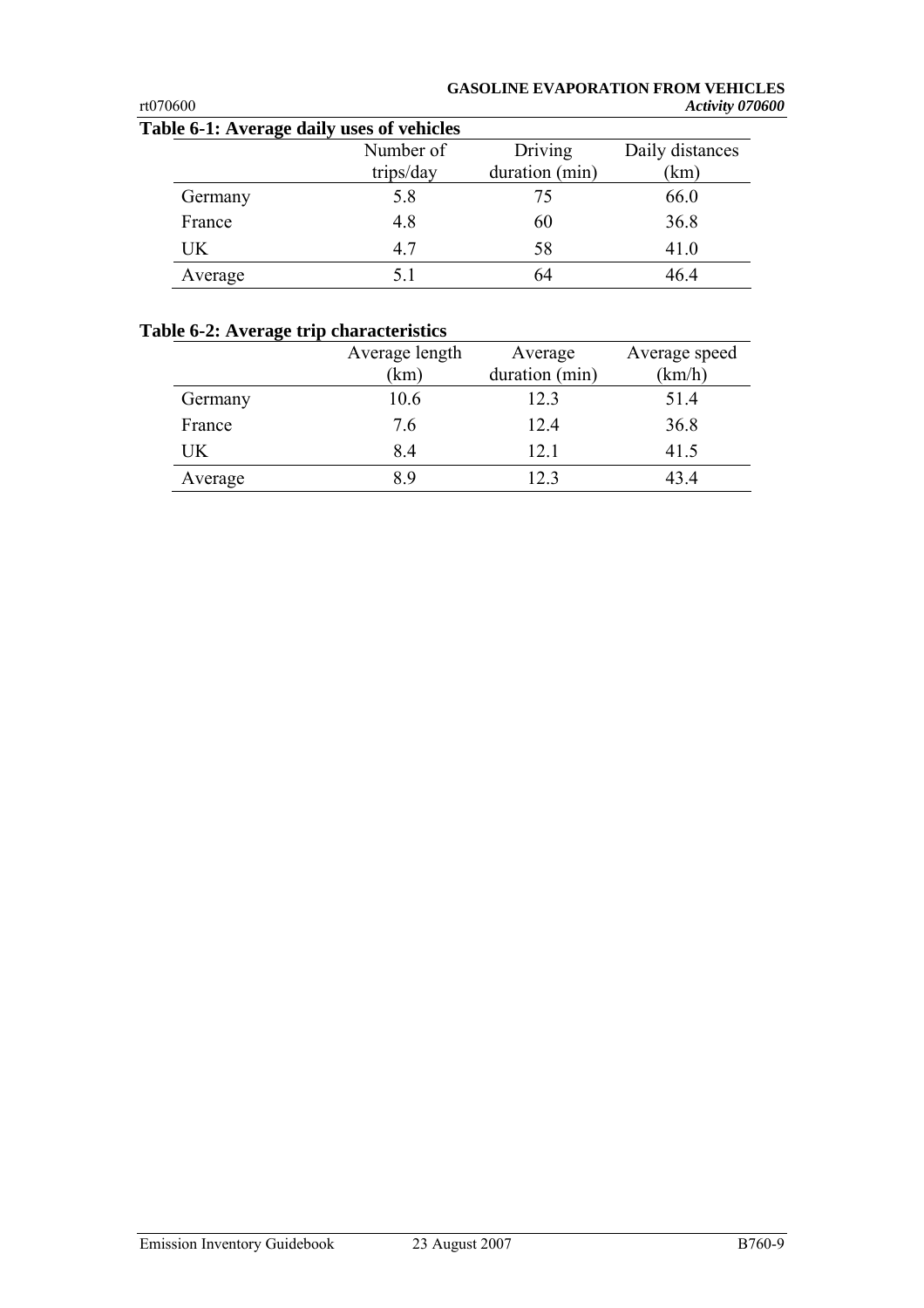# **Table 6-3: Parking time distribution**

|         |                 | 2.2%  | 1.2%          | 0.7%          | 0.4%        | 0.7%          | 2.2%          | 4.6%        | 5.6%       | 5.2%               | 5.2%  | 5.3%                    | 5.5%                    | 4.6%     | 5.2%                                    | 5.6%       | 5.8%                    | 6.5%                    | 6.5%       | 6.3%       | 5.1%     | 4.4%     | 4.2%     | 3.9%     | 3.1%                 | 100%        |
|---------|-----------------|-------|---------------|---------------|-------------|---------------|---------------|-------------|------------|--------------------|-------|-------------------------|-------------------------|----------|-----------------------------------------|------------|-------------------------|-------------------------|------------|------------|----------|----------|----------|----------|----------------------|-------------|
|         |                 | 0.30% | 0.17%         | 0.10%         | 0.06%       | 0.10%         | 0.30%         | 0.63%       | 0.77%      | 0.72%              | 0.72% | 0.73%                   | 0.76%                   | 0.63%    | 0.72%                                   | 0.77%      | 0.80%                   | 0.90%                   | 0.90%      | 0.87%      | 0.70%    | 0.61%    | 0.58%    | 0.54%    | 0.43%                | 14%         |
|         |                 | 0.01% | 0.01%         | $0.00\%$      | $0.00\%$    | $0.00\%$      | 0.01%         | 0.02%       | 0.03%      | 0.03%              | 0.03% | 0.03%                   | 0.03%                   | $0.02\%$ | 0.03%                                   | 0.03%      | 0.03%                   | 0.03%                   | 0.03%      | 0.03%      | 0.03%    | 0.02%    | 0.02%    | $0.02\%$ | 0.02%                | 0.5%        |
|         |                 | 0.01% | 0.01%         | 0.00%         | 0.00%       | 0.00%         | 0.01%         | 0.02%       | 0.03%      | 0.03%              | 0.03% | 0.03%                   | 0.03%                   | 0.02%    | 0.03%                                   | 0.03%      | 0.03%                   | 0.03%                   | 0.03%      | 0.03%      | 0.03%    | 0.02%    | 0.02%    | 0.02%    | 0.02%                | 0.5%        |
|         |                 | 0.01% | 0.01%         | 0.00%         | 0.00%       | 0.00%         | 0.01%         | 0.02%       | 0.03%      | 0.03%              | 0.03% | 0.03%                   | 0.03%                   | 0.02%    | 0.03%                                   | 0.03%      | 0.03%                   | 0.03%                   | 0.03%      | 0.03%      | 0.03%    | 0.02%    | 0.02%    | 0.02%    | 0.02%                | 0.5%        |
|         | c               | 0.01% | 0.01%         | 0.00%         | 0.00%       | 0.00%         | 0.01%         | 0.02%       | 0.03%      | 0.03%              | 0.03% | 0.03%                   | 0.03%                   | 0.02%    | 0.03%                                   | 0.03%      | 0.03%                   | 0.03%                   | 0.03%      | 0.03%      | 0.03%    | 0.02%    | 0.02%    | 0.02%    | 0.02%                | 0.5%        |
|         | G               | 0.01% | 0.01%         | $0.00\%$      | 0.00%       | 0.00%         | 0.01%         | $0.02\%$    | 0.03%      | 0.03%              | 0.03% | 0.03%                   | 0.03%                   | 0.02%    | 0.03%                                   | 0.03%      | 0.03%                   | 0.03%                   | 0.03%      | 0.03%      | 0.03%    | 0.02%    | 0.02%    | $0.02\%$ | 0.02%                | 0.5%        |
|         | $\circ$         | 0.01% | 0.01%         | 0.00%         | 0.00%       | 0.00%         | 0.01%         | 0.02%       | 0.03%      | 0.03%              | 0.03% | 0.03%                   | 0.03%                   | 0.02%    | 0.03%                                   | 0.03%      | 0.03%                   | 0.03%                   | 0.03%      | 0.03%      | 0.03%    | 0.02%    | 0.02%    | 0.02%    | 0.02%                | 0.5%        |
|         | $\alpha$        | 0.01% | 0.01%         | $0.00\%$      | 0.00%       | $0.00\%$      | 0.01%         | 0.02%       | 0.03%      | $0.03\%$           | 0.03% | 0.03%                   | 0.03%                   | 0.02%    | 0.03%                                   | 0.03%      | 0.03%                   | 0.03%                   | 0.03%      | 0.03%      | 0.03%    | 0.02%    | $0.02\%$ | $0.02\%$ | 0.02%                | 0.5%        |
|         | $\mathbf{C}$    | 0.01% | 0.01%         | 0.00%         | 0.00%       | 0.00%         | 0.01%         | 0.02%       | 0.03%      | 0.03%              | 0.03% | 0.03%                   | 0.03%                   | 0.02%    | 0.03%                                   | 0.03%      | 0.03%                   | 0.03%                   | 0.03%      | 0.03%      | 0.03%    | 0.02%    | 0.02%    | 0.02%    | 0.02%                | 0.5%        |
|         | 7.5             | 0.01% | 0.01%         | 0.00%         | 0.00%       | 0.00%         | 0.01%         | 0.02%       | 0.03%      | 0.03%              | 0.03% | 0.03%                   | 0.03%                   | 0.02%    | 0.03%                                   | 0.03%      | 0.03%                   | 0.03%                   | 0.03%      | 0.03%      | 0.03%    | 0.02%    | 0.02%    | 0.02%    | 0.02%                | 0.5%        |
|         |                 | 0.01% | 0.01%         | 0.00%         | 0.00%       | 0.00%         | 0.01%         | 0.02%       | 0.03%      | 0.03%              | 0.03% | 0.03%                   | 0.03%                   | 0.02%    | 0.03%                                   | 0.03%      | 0.03%                   | 0.03%                   | 0.03%      | 0.03%      | 0.03%    | 0.02%    | 0.02%    | 0.02%    | 0.02%                | 0.5%        |
| tion    | r R             | 0.02% | 0.01%         | 0.01%         | 0.00%       | 0.01%         | 0.02%         | 0.05%       | 0.06%      | 0.05%              | 0.05% | 0.05%                   | 0.06%                   | 0.05%    | 0.05%                                   | 0.06%      | 0.06%                   | 0.07%                   | 0.07%      | 0.06%      | 0.05%    | 0.04%    | 0.04%    | 0.04%    | 0.03%                | 1.0%        |
| ng dura |                 | 0.01% | 0.01%         | 0.00%         | 0.00%       | 0.00%         | 0.01%         | 0.02%       | 0.03%      | 0.03%              | 0.03% | 0.03%                   | 0.03%                   | 0.02%    | 0.03%                                   | 0.03%      | 0.03%                   | 0.03%                   | 0.03%      | 0.03%      | 0.03%    | 0.02%    | 0.02%    | 0.02%    | 0.02%                | 0.5%        |
| Parki   | $\frac{5}{5}$ . | 0.02% | 0.01%         | 0.01%         | 0.00%       | 0.01%         | 0.02%         | 0.05%       | 0.06%      | 0.05%              | 0.05% | 0.05%                   | 0.06%                   | 0.05%    | 0.05%                                   | 0.06%      | 0.06%                   | 0.07%                   | 0.07%      | 0.06%      | 0.05%    | 0.04%    | 0.04%    | 0.04%    | 0.03%                | 1.0%        |
|         | K               | 0.02% | 0.01%         | 0.01%         | 0.00%       | 0.01%         | 0.02%         | 0.05%       | 0.06%      | 0.05%              | 0.05% | 0.05%                   | 0.06%                   | 0.05%    | 0.05%                                   | 0.06%      | 0.06%                   | 0.07%                   | 0.07%      | 0.06%      | 0.05%    | 0.04%    | 0.04%    | 0.04%    | 0.03%                | 1.0%        |
|         |                 | 0.03% | 0.02%         | 0.01%         | 0.01%       | 0.01%         | 0.03%         | 0.07%       | 0.08%      | 0.08%              | 0.08% | 0.08%                   | 0.08%                   | 0.07%    | 0.08%                                   | 0.08%      | 0.09%                   | 0.10%                   | 0.10%      | 0.09%      | 0.08%    | 0.07%    | 0.06%    | 0.06%    | 0.05%                | 1.5%        |
|         |                 | 0.03% | 0.02%         | 0.01%         | 0.01%       | 0.01%         | 0.03%         | 0.07%       | 0.08%      | 0.08%              | 0.08% | 0.08%                   | 0.08%                   | 0.07%    | 0.08%                                   | 0.08%      | 0.09%                   | 0.10%                   | 0.10%      | 0.09%      | 0.08%    | 0.07%    | 0.06%    | 0.06%    | 0.05%                | 1.5%        |
|         | Ľ,              | 0.07% | 0.04%         | 0.02%         | 0.01%       | 0.02%         | 0.07%         | 0.14%       | 0.17%      | 0.16%              | 0.16% | 0.16%                   | 0.17%                   | 0.14%    | 0.16%                                   | 0.17%      | 0.17%                   | 0.20%                   | 0.20%      | 0.19%      | 0.15%    | 0.13%    | 0.13%    | 0.12%    | 0.09%                | 3.0%        |
|         |                 | 0.04% | 0.02%         | ℅             | ℅           | ℅             | 4%            | 0.09%       | ℅          | 0%                 | 0.10% | %                       | $\%$                    | 0.09%    | 0.10%                                   | $1\%$      | 2%                      | 3%                      | 3%         | 3%         | 0.10%    | 0.09%    | 0.08%    | 0.08%    | 6%                   | X           |
|         |                 | 0.13% | 0.07%         | 0.01<br>0.04% | ò.<br>0.02% | 0.01<br>0.04% | 0.04<br>0.13% | 0.28%       | 5<br>0.34% | $\bar{5}$<br>0.31% | 0.31% | $\overline{0}$<br>0.32% | $\overline{0}$<br>0.33% | 0.28%    | 0.31%                                   | 5<br>0.34% | $\overline{0}$<br>0.35% | $\overline{0}$<br>0.39% | 5<br>0.39% | 5<br>0.38% | 0.31%    | 0.26%    | 0.25%    | 0.23%    | $\tilde{c}$<br>0.19% | 2.0<br>6.0% |
|         | G               | 0.11% | 0.06%         | 0.04%         | $0.02\%$    | 0.04%         | 0.11%         | 0.23%       | 0.28%      | 0.26%              | 0.26% | 0.27%                   | 0.28%                   | 0.23%    | 0.26%                                   | 0.28%      | 0.29%                   | 0.33%                   | 0.33%      | 0.32%      | 0.26%    | 0.22%    | 0.21%    | $0.20\%$ | 0.16%                | 5.0%        |
|         |                 | 0.04% | 0.02%         | 0.01%         | 0.01%       | 0.01%         | 0.04%         | 0.09%       | 0.11%      | 0.10%              | 0.10% | 0.11%                   | 0.11%                   | 0.09%    | 0.10%                                   | 0.11%      | 0.12%                   | 0.13%                   | 0.13%      | 0.13%      | 0.10%    | 0.09%    | 0.08%    | 0.08%    | 0.06%                | 2.0%        |
|         |                 |       |               |               |             |               |               |             |            |                    |       |                         |                         |          |                                         |            |                         |                         |            |            |          |          |          |          |                      |             |
|         |                 | 0.31% | 0.17%         | 0.10%         | 0.06%       | 0.10%         | 0.31%         | 0.64%       | 0.78%      | 0.72%              | 0.72% | 0.74%                   | 0.76%                   | 0.64%    | 0.72%                                   | 0.78%      | 0.81%                   | 0.90%                   | 0.90%      | 0.88%      | 0.71%    | 0.61%    | $0.58\%$ | 0.54%    | 0.43%                | 14%         |
|         | $\frac{5}{2}$   | 0.94% | 0.51%         | 0.30%         | 0.17%       | 0.30%         | 0.94%         | 1.97%       | 2.40%      | 2.23%              | 2.23% | 2.27%                   | 2.35%                   | 1.97%    | 2.23%                                   | 2.40%      | 2.48%                   | 2.78%                   | 2.78%      | 2.70%      | 2.18%    | 1.88%    | 1.80%    | 1.67%    | 1.33%                | 43%         |
|         |                 | oo:c  | $\frac{8}{2}$ | 200           |             | $rac{1}{2}$   | <b>DO:5</b>   | <b>00:9</b> |            | 8:00               | 9:00  |                         |                         | oo:2     | $rac{0}{3}$                             |            | 5:00                    | 6:00                    |            |            | oo:<br>9 | 00.<br>S | 21:00    | 22:00    |                      |             |
|         |                 |       |               |               |             |               |               |             |            |                    |       |                         |                         |          | Parking end-time t <sub>2</sub> (hh:mm) |            |                         |                         |            |            |          |          |          |          |                      |             |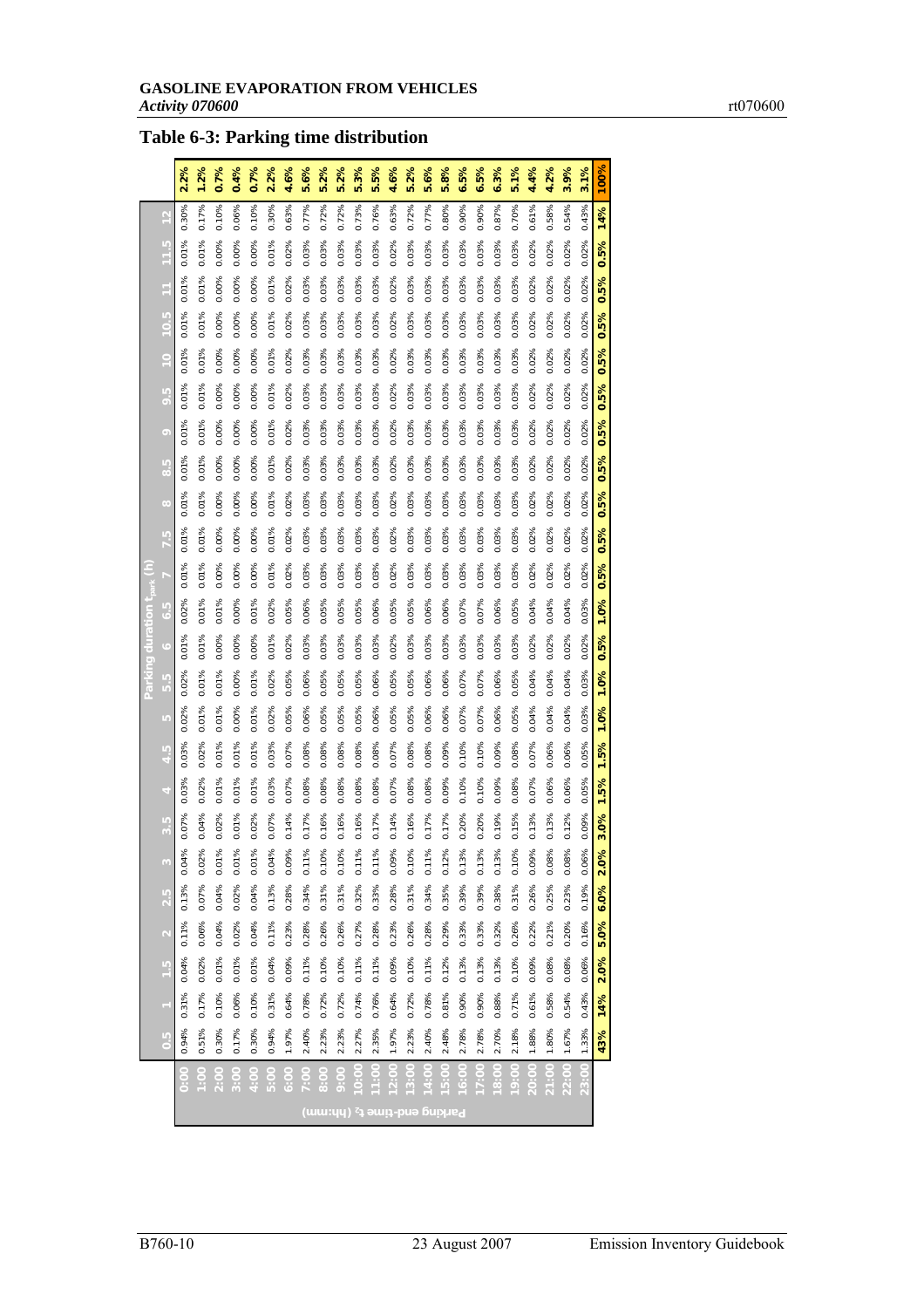#### **GASOLINE EVAPORATION FROM VEHICLES**  rt070600 *Activity 070600*

| categories                 |                                    |                                |           |           |
|----------------------------|------------------------------------|--------------------------------|-----------|-----------|
| Sector                     | Subsector                          | Technology                     | Tank (It) | Canister* |
| Passenger Cars             | Gasoline $<$ 1,4 l                 | PRE ECE                        | 50        | NO.       |
| Passenger Cars             | Gasoline $<$ 1,4 l                 | ECE 15/00-01                   | 50        | NO.       |
| Passenger Cars             | Gasoline $<$ 1,4 l                 | <b>ECE 15/02</b>               | 50        | NO.       |
| Passenger Cars             | Gasoline $<$ 1,4 l                 | ECE 15/03                      | 50        | <b>NO</b> |
| Passenger Cars             | Gasoline $<$ 1.4 l                 | <b>ECE 15/04</b>               | 50        | <b>NO</b> |
| Passenger Cars             | Gasoline $<$ 1,4 l                 | Improved Conventional          | 50        | <b>NO</b> |
| Passenger Cars             | Gasoline $<$ 1,4 l                 | Open Loop                      | 50        | <b>NO</b> |
| Passenger Cars             | Gasoline <1,4 l                    | PC Euro 1 - 91/441/EEC         | 50        | <b>SC</b> |
| Passenger Cars             | Gasoline $<$ 1,4 l                 | PC Euro 2 - 94/12/EEC          | 50        | SC        |
| Passenger Cars             | Gasoline $<$ 1,4 l                 | PC Euro 3 - 98/69/EC Stage2000 | 50        | МC        |
| Passenger Cars             | Gasoline <1,4 l                    | PC Euro 4 - 98/69/EC Stage2005 | 50        | МC        |
| Passenger Cars             | Gasoline $<$ 1,4 l                 | PC Euro 5 (post 2005)          | 50        | <b>MC</b> |
| Passenger Cars             | Gasoline 1,4 - 2,0 l               | PRE ECE                        | 60        | <b>NO</b> |
| Passenger Cars             | Gasoline 1,4 - 2,0 l               | ECE 15/00-01                   | 60        | <b>NO</b> |
| Passenger Cars             | Gasoline 1,4 - 2,0 l               | <b>ECE 15/02</b>               | 60        | <b>NO</b> |
| Passenger Cars             | Gasoline 1,4 - 2,0 l               | ECE 15/03                      | 60        | <b>NO</b> |
|                            |                                    | ECE 15/04                      | 60        | <b>NO</b> |
| Passenger Cars             | Gasoline 1,4 - 2,0 l               |                                |           |           |
| Passenger Cars             | Gasoline 1,4 - 2,0 l               | Improved Conventional          | 60        | <b>NO</b> |
| Passenger Cars             | Gasoline 1,4 - 2,0 l               | Open Loop                      | 60        | <b>NO</b> |
| Passenger Cars             | Gasoline 1,4 - 2,0 l               | PC Euro 1 - 91/441/EEC         | 60        | SC        |
| Passenger Cars             | Gasoline 1,4 - 2,0 l               | PC Euro 2 - 94/12/EEC          | 60        | SC        |
| Passenger Cars             | Gasoline 1,4 - 2,0 l               | PC Euro 3 - 98/69/EC Stage2000 | 60        | <b>MC</b> |
| Passenger Cars             | Gasoline 1,4 - 2,0 l               | PC Euro 4 - 98/69/EC Stage2005 | 60        | МC        |
| Passenger Cars             | Gasoline 1,4 - 2,0 l               | PC Euro 5 (post 2005)          | 60        | МC        |
| Passenger Cars             | Gasoline $>2,0$ l                  | PRE ECE                        | 75        | <b>NO</b> |
| Passenger Cars             | Gasoline $>2,0$ l                  | ECE 15/00-01                   | 75        | <b>NO</b> |
| Passenger Cars             | Gasoline $>2.01$                   | <b>ECE 15/02</b>               | 75        | <b>NO</b> |
| Passenger Cars             | Gasoline $>2.01$                   | ECE 15/03                      | 75        | <b>NO</b> |
| Passenger Cars             | Gasoline $>2.01$                   | <b>ECE 15/04</b>               | 75        | <b>NO</b> |
| Passenger Cars             | Gasoline $>2,0$ l                  | PC Euro 1 - 91/441/EEC         | 75        | МC        |
| Passenger Cars             | Gasoline $>2.01$                   | PC Euro 2 - 94/12/EEC          | 75        | МC        |
| Passenger Cars             | Gasoline $>2,0$ l                  | PC Euro 3 - 98/69/EC Stage2000 | 75        | LC        |
| Passenger Cars             | Gasoline $>2.01$                   | PC Euro 4 - 98/69/EC Stage2005 | 75        | LC        |
| Passenger Cars             | Gasoline > 2,0 l                   | PC Euro 5 (post 2005)          | 75        | LC        |
| Passenger Cars             | Hybrid Gasoline <1,4 l             | PC Euro 4 - 98/69/EC Stage2005 | 50        | <b>MC</b> |
| Passenger Cars             | Hybrid Gasoline 1,4 - 2,0 l        | PC Euro 4 - 98/69/EC Stage2005 | 60        | МC        |
| Passenger Cars             | Hybrid Gasoline > 2,0 l            | PC Euro 4 - 98/69/EC Stage2005 | 75        | LC        |
| <b>Light Duty Vehicles</b> | Gasoline $<$ 3.5t                  | Conventional                   | 60        | <b>NO</b> |
| Light Duty Vehicles        | Gasoline $<$ 3,5t                  | LD Euro 1 - 93/59/EEC          | 60        | SC        |
| <b>Light Duty Vehicles</b> | Gasoline $<$ 3,5t                  | LD Euro 2 - 96/69/EEC          | 60        | SC        |
| <b>Light Duty Vehicles</b> | Gasoline $<$ 3,5t                  | LD Euro 3 - 98/69/EC Stage2000 | 60        | МC        |
| <b>Light Duty Vehicles</b> | Gasoline $<$ 3.5t                  | LD Euro 4 - 98/69/EC Stage2005 | 60        | МC        |
| <b>Light Duty Vehicles</b> | Gasoline $<$ 3,5t                  | LD Euro 5 - 2008 Standards     | 60        | МC        |
| Mopeds                     | $<$ 50 cm $3$                      | Conventional                   | 5         | NO        |
| Mopeds                     | $<$ 50 cm $^3$                     | Mop - Euro 1                   | 5         | <b>NO</b> |
| Mopeds                     | $<$ 50 cm $3$                      | Mop - Euro 2                   | 5         | NO        |
|                            |                                    | Mop - Euro 3                   | 5         | NO        |
| Mopeds                     | $<$ 50 cm $3$                      | Conventional                   |           |           |
| Motorcycles                | 2-stroke $>50$ cm <sup>3</sup>     |                                | 8         | NO.       |
| Motorcycles                | 2-stroke $>50$ cm <sup>3</sup>     | Mot - Euro 1                   | 8         | NO        |
| Motorcycles                | 2-stroke $>50$ cm <sup>3</sup>     | Mot - Euro 2                   | 8         | NO        |
| Motorcycles                | 2-stroke $>50$ cm <sup>3</sup>     | Mot - Euro 3                   | 8         | NO        |
| Motorcycles                | 4-stroke $<$ 250 cm <sup>3</sup>   | Conventional                   | 10        | NO.       |
| Motorcycles                | 4-stroke $<$ 250 cm <sup>3</sup>   | Mot - Euro 1                   | 10        | NO        |
| Motorcycles                | 4-stroke $<$ 250 cm <sup>3</sup>   | Mot - Euro 2                   | 10        | NO        |
| Motorcycles                | 4-stroke $<$ 250 cm <sup>3</sup>   | Mot - Euro 3                   | 10        | <b>NO</b> |
| Motorcycles                | 4-stroke 250 - 750 cm <sup>3</sup> | Conventional                   | 18        | NO        |
| Motorcycles                | 4-stroke 250 - 750 cm <sup>3</sup> | Mot - Euro 1                   | 18        | NO        |
| Motorcycles                | 4-stroke 250 - 750 cm <sup>3</sup> | Mot - Euro 2                   | 18        | NO        |
| Motorcycles                | 4-stroke 250 - 750 cm <sup>3</sup> | Mot - Euro 3                   | 18        | NO        |
| Motorcycles                | 4-stroke $>750$ cm <sup>3</sup>    | Conventional                   | 20        | SC        |
| Motorcycles                | 4-stroke $>750$ cm <sup>3</sup>    | Mot - Euro 1                   | 20        | SC        |
| Motorcycles                | 4-stroke $>750$ cm <sup>3</sup>    | Mot - Euro 2                   | 20        | SC        |
| Motorcycles                | 4-stroke $>750$ cm <sup>3</sup>    | Mot - Euro 3                   | 20        | SC        |

<span id="page-10-0"></span>**Table 6-4: Suggested fuel tank volumes and carbon canister sizes for the various COPERT categories** 

 $*$  NO = no canister, SC = small canister, MC = medium canister, LC = large canister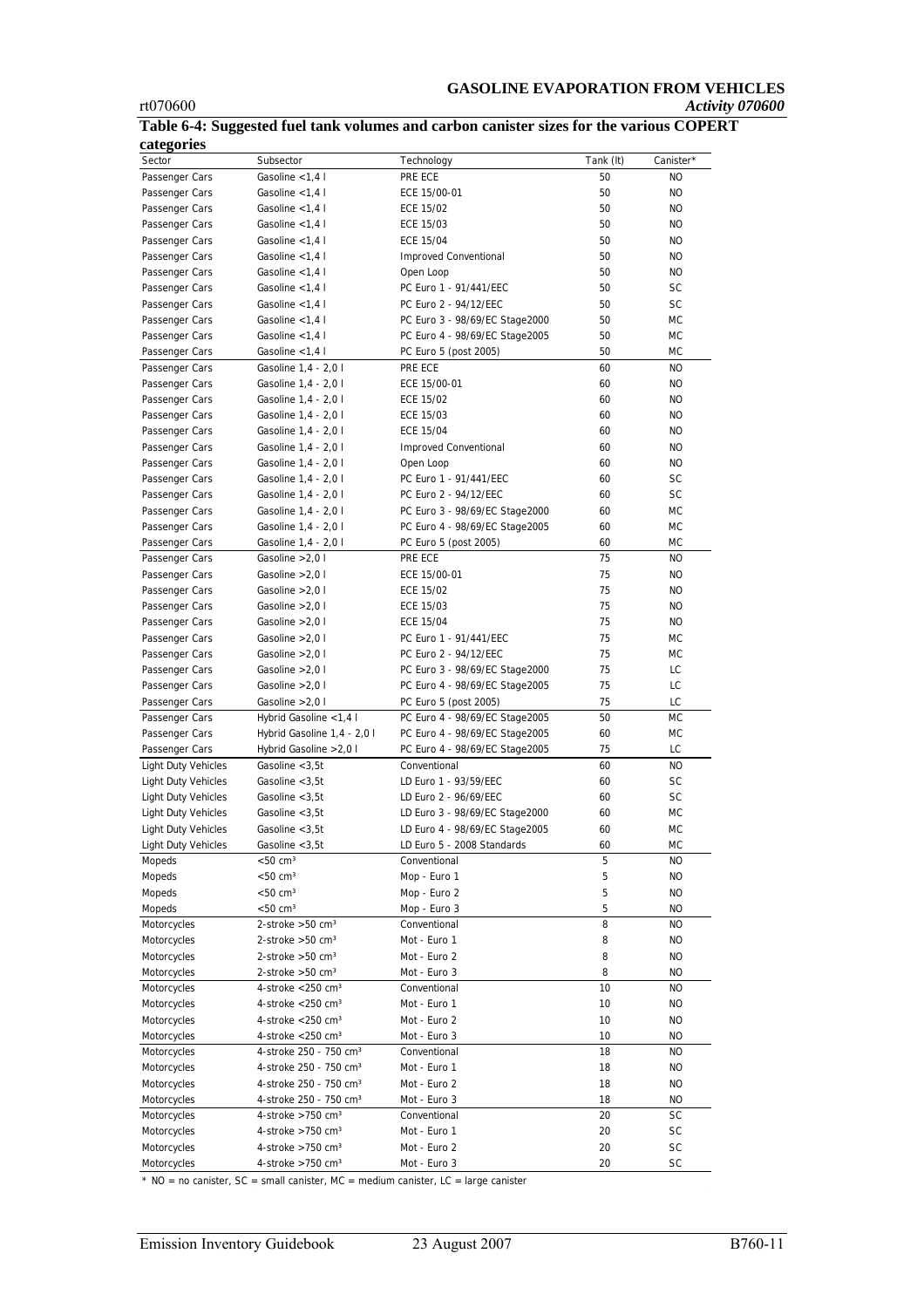# **7 POINT SOURCE CRITERIA**

There are no relevant point sources which fall under the source activities dealt with in this chapter.

#### **8 EMISSION FACTORS, QUALITY CODES AND REFERENCES**

#### **8.1 Gasoline Passenger Cars**

#### **8.1.1 Diurnal emissions**

For any parking period k the vapour generated in the tank and the associated breakthrough emissions are calculated using equations [\(6\)-](#page-6-2)[\(11\)](#page-7-1) as described above. The permeation emissions are calculated by equation [\(13\).](#page-7-2) The diurnal emissions for each parking period k (in g/parking) are thus calculated as:

$$
m_{break}(T_{1,k}, T_{2,k}) + e_{perm}(T_{1,k}, T_{2,k})
$$
\n(14)

Taking into account all parking periods, the average diurnal emissions (in g/day) are calculated as:

<span id="page-11-0"></span>
$$
e_{d} = \sum_{k} f_{k} \cdot (m_{break}(T_{1,k}, T_{2,k}) + m_{perm}(T_{1,k}, T_{2,k}))
$$
\n(15)

For gasoline vehicles without carbon canister all vapour generated in the fuel tank is released in the atmosphere. Thus the mean emission factor for uncontrolled vehicles (in g/day) is given by the following equation:

<span id="page-11-1"></span>
$$
e_{d} = \sum_{k} f_{k} \cdot (m_{\text{tank}}(T_{1,k}, T_{2,k}) + m_{\text{perm}}(T_{1,k}, T_{2,k}))
$$
\n(16)

#### *Hot soak emissions*

For gasoline vehicles with fuel injection and returnless fuel systems, the fuel temperature in the tank is not affected by engine operation and thus no fuel vapour is generated in the tank when a hot engine is turned off. Hot soak emissions are mainly due to fuel permeation and/or leakage. Taking into account the increased temperature of the fuel circulating in the fuel system (from fuel tank to injectors), the mean hot soak emission factor for gasoline vehicles (both canister-equipped and uncontrolled) with fuel injection and returnless fuel systems (in g/procedure) is given by the following equation:

$$
\mathbf{e}_{\mathrm{s,hot,fi}} = \sum_{k} \mathbf{f}_{k} \cdot \mathbf{m}_{\mathrm{perm}} (\mathbf{T}_{1,k} + 11) \tag{17}
$$

For vehicles equipped with carburettor and/or fuel return systems, engine operation results in significant temperature increase in the fuel tank and/or the carburettor (Morgan et al., 1993). The additional fuel vapour that is generated loads the carbon canister causing breakthrough emissions which are calculated using equations [\(6\)-](#page-6-2)[\(11\)](#page-7-1)  as described above. For the warm soak emissions a 4.5°C increase in the fuel temperature in the tank is used, while a 6°C increase is used for hot soak emissions. The mean warm and hot soak emission factors for canister-equipped gasoline vehicles with carburettor and/or fuel return systems (in g/procedure) are thus given by the following equations: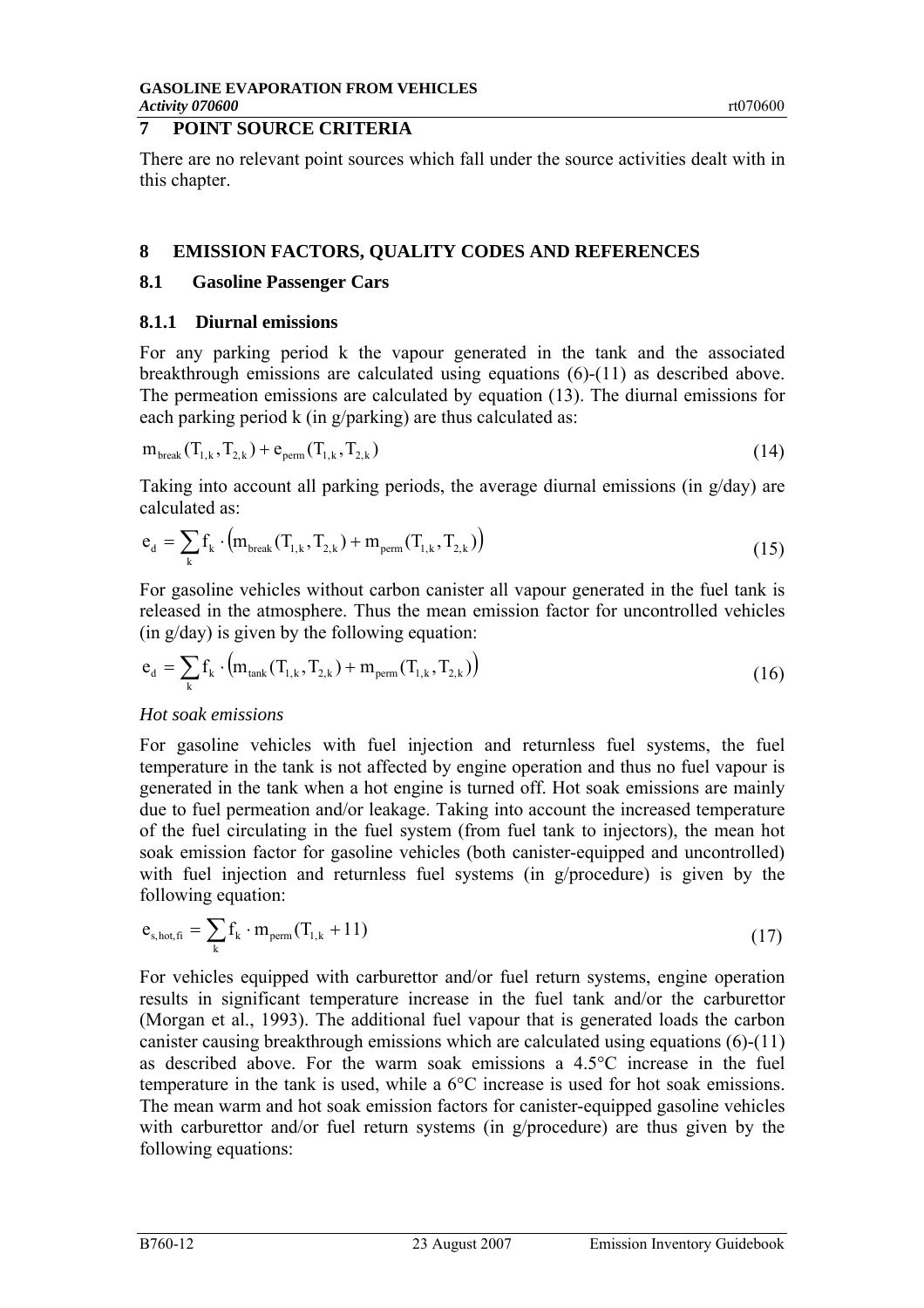$$
e_{s,hot,c} = \sum_{k} f_k \cdot m_{break} (T_{1,k}, T_{1,k} + 6) + e_{s,hot,fi}
$$
  

$$
e_{s,warm,c} = \sum_{k} f_k \cdot m_{break} (T_{1,k}, T_{1,k} + 4.5) + e_{s,hot,fi}
$$
 (18)

For uncontrolled vehicles the above equations are rewritten as follows:

$$
e_{s,hot,c} = \sum_{k} f_k \cdot m_{tank} (T_{1,k}, T_{1,k} + 6) + e_{s,hot,fi}
$$
  

$$
e_{s, warm,c} = \sum_{k} f_k \cdot m_{tank} (T_{1,k}, T_{1,k} + 4.5) + e_{s,hot,fi}
$$
 (19)

#### **8.1.2 Running losses**

As mentioned above, for vehicles with fuel injection and returnless fuel systems the fuel temperature in the tank is not affected by engine operation and thus the running losses are attributed to fuel permeation and/or leakage. The mean running losses emission factor for gasoline vehicles (both canister-equipped and uncontrolled) with returnless fuel systems (in g/trip) is calculated as:

<span id="page-12-0"></span>
$$
\mathbf{e}_{\mathrm{r,hot,fi}} = \mathbf{t}_{\mathrm{trip}} \cdot \sum_{\mathrm{k}} \mathbf{f}_{\mathrm{k}} \cdot \mathbf{m}_{\mathrm{perm}} (\mathrm{T}_{2,\mathrm{k}} + 15) \tag{20}
$$

where  $t_{trip}$  is the mean driving duration per trip, average over the year (h/trip).

For vehicles equipped with carburettor and/or fuel return systems, the additional fuel vapour that is generated in the fuel tank loads the carbon canister. However, the canister is being purged with air at certain time intervals and thus no significant breakthrough emissions are observed (except for long periods of idling when the purge valve, controlling the amount of air that is used for purging, remains shut). For canister-equipped vehicles with carburettor and/or fuel return systems, equation [\(20\)](#page-12-0)  can be used for calculating hot and warm running losses, i.e.:

$$
e_{r,hot,c} = e_{r, warm,c} = e_{r,hot,fi}
$$
 (21)

For uncontrolled vehicles the fuel vapour generated in the tank due to temperature increase also contributes to the running losses. For the warm running losses a 1°C increase in the fuel temperature in the tank is used, while a 5°C increase is used for hot running losses. The mean warm and hot running losses factors for uncontrolled gasoline vehicles with fuel return systems (in g/trip) are thus given by the following equation:

$$
e_{r,hot,c} = \sum_{k} f_k \cdot m_{tank} (T_{2,k}, T_{2,k} + 5) + e_{r,hot,fi}
$$
  

$$
e_{r,warm,c} = \sum_{k} f_k \cdot m_{tank} (T_{2,k}, T_{2,k} + 1) + e_{r,hot,fi}
$$
 (22)

#### **8.2 Light Duty Vehicles**

The same emission factors as for passenger cars may be applied.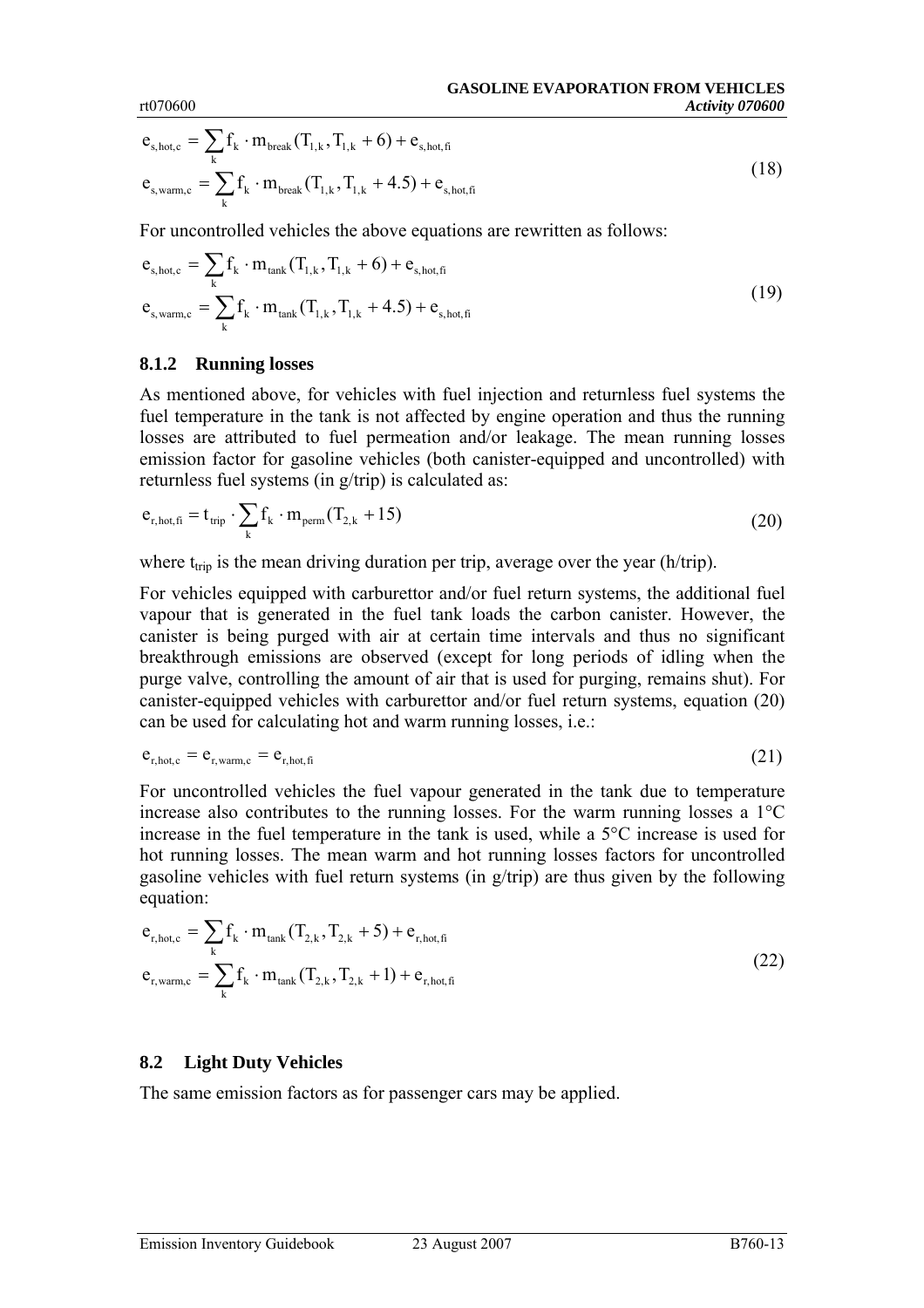#### **8.3 Two wheelers**

Diurnal emissions for canister-equipped and uncontrolled two wheelers are calculated by equations [\(15\)](#page-11-0) and [\(16\)](#page-11-1) respectively.

The mean warm and hot soak emission factors for controlled motorcycles equipped with fuel injection and those equipped with carburettor (in g/procedure) are given by the following equations:

$$
e_{s,hot,fi} = \sum_{k} f_k \cdot m_{break} (T_{1,k}, T_{1,k} + 1.5)
$$
  

$$
e_{s,hot,c} = \sum_{k} f_k \cdot m_{break} (T_{1,k}, T_{1,k} + 3.5)
$$
 (23)

For uncontrolled mopeds and motorcycles equipped with fuel injection and those equipped with carburettor (in g/procedure) the mean warm and hot soak emission factors are:

$$
e_{s,hot,fi} = \sum_{k} f_k \cdot m_{tank} (T_{1,k}, T_{1,k} + 1.5)
$$
  

$$
e_{s,hot,c} = \sum_{k} f_k \cdot m_{tank} (T_{1,k}, T_{1,k} + 3.5)
$$
 (24)

The mean warm and hot running losses factors for controlled motorcycles equipped with fuel injection and those equipped with carburettor (in g/trip) are given by the following equations:

$$
e_{r,hot,fi} = \sum_{k} f_k \cdot m_{break} (T_{2,k}, T_{2,k} + 1)
$$
  

$$
e_{r,hot,c} = \sum_{k} f_k \cdot m_{break} (T_{2,k}, T_{2,k} + 2.5)
$$
 (25)

For uncontrolled mopeds and motorcycles equipped with fuel injection and those equipped with carburettor the mean warm and hot running losses factors (in g/trip) are:

$$
e_{r,hot,fi} = \sum_{k} f_k \cdot m_{tank} (T_{2,k}, T_{2,k} + 1)
$$
  
\n
$$
e_{r,hot,c} = \sum_{k} f_k \cdot m_{tank} (T_{2,k}, T_{2,k} + 2.5)
$$
 (26)

#### **8.4 Summary**

The basic emission factors, which are necessary to apply the methodology, are listed in [Table 8-1](#page-14-0) for uncontrolled and controlled vehicles.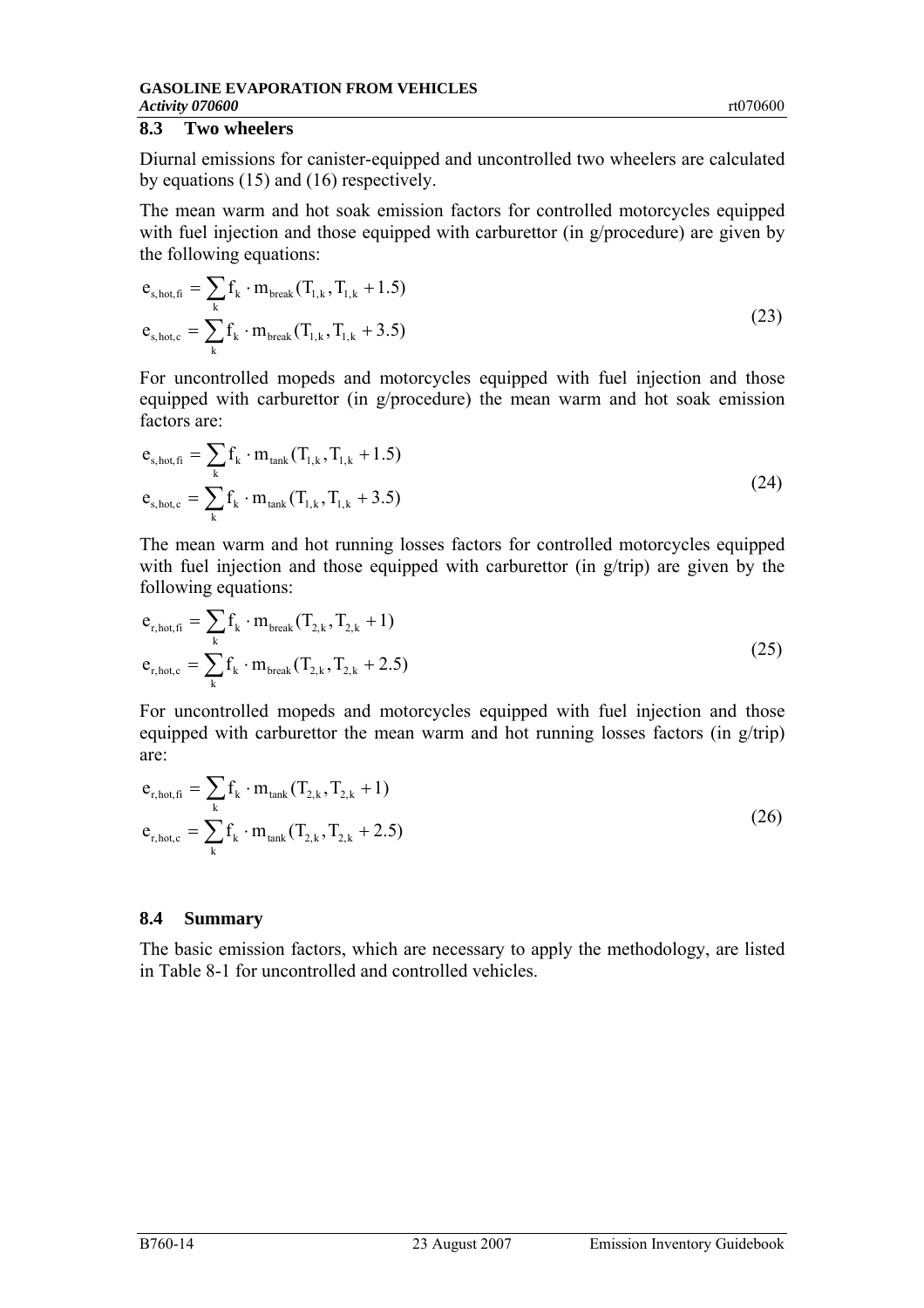#### **GASOLINE EVAPORATION FROM VEHICLES**  rt070600 *Activity 070600*

| Emission factor                 | Uncontrolled vehicle                                                                         | Canister-equipped vehicle                                                                                                                                                   |  |  |  |
|---------------------------------|----------------------------------------------------------------------------------------------|-----------------------------------------------------------------------------------------------------------------------------------------------------------------------------|--|--|--|
|                                 | Passenger cars and light duty vehicles                                                       |                                                                                                                                                                             |  |  |  |
| $e_d(g/day)$                    | $\sum_{k} f_k (m_{\text{tank}}(T_{1,k}, T_{2,k}) + m_{\text{perm}}(T_{1,k}, T_{2,k}))$       | $\sum_{k} f_k (m_{break}(T_{1,k}, T_{2,k}) + m_{perm}(T_{1,k}, T_{2,k}))$                                                                                                   |  |  |  |
| $e_{s,hot,fi}$<br>(g/proved.)   | $\sum_{k}$ f <sub>k</sub> · m <sub>perm</sub> (T <sub>1,k</sub> + 11)                        | $\sum_{k}$ f <sub>k</sub> · m <sub>perm</sub> $(T_{1,k} + 11)$                                                                                                              |  |  |  |
| $e_{s, warm,c}$<br>(g/proved.)  | $\sum_{k} f_k m_{\text{tank}} (T_{1,k}, T_{1,k} + 4.5) + e_{s,\text{hot,fi}}$                | $\sum_{k} f_k m_{\text{break}} (T_{1,k}, T_{1,k} + 4.5) + e_{s,\text{hot,fi}}$                                                                                              |  |  |  |
| $e_{s,hot,c}$<br>(g/proved.)    | $\sum_{k} f_{k} \cdot m_{\text{tank}} (T_{1,k}, T_{1,k} + 6) + e_{s,\text{hot,fi}}$          | $\sum_{k} f_k \cdot m_{break}(T_{1,k}, T_{1,k} + 6) + e_{s,hot,fi}$                                                                                                         |  |  |  |
| $e_{r,hot,fi}$<br>(g/trip)      | $t_{\text{trip}} \cdot \sum_{k} f_k \cdot m_{\text{perm}} (T_{2,k} + 15)$                    | $t_{\text{trip}} \cdot \sum_{k} f_k \cdot m_{\text{perm}}(T_{2,k} + 15)$                                                                                                    |  |  |  |
| $e_{r, warm,c}$<br>(g/trip)     | $\sum_{k} f_k \cdot m_{\text{tank}} (T_{2,k}, T_{2,k} + 1) + e_{r,\text{hot,fi}}$            | $e_{r,hot,fi}$                                                                                                                                                              |  |  |  |
| $e_{r,hot,c}$<br>(g/trip)       | $\sum_{k} f_k \cdot m_{\text{tank}} (T_{2,k}, T_{2,k} + 5) + e_{r,\text{hot,fi}}$            | $e_{r,hot,fi}$                                                                                                                                                              |  |  |  |
|                                 | Two wheelers                                                                                 |                                                                                                                                                                             |  |  |  |
| $e_d$<br>(g/day)                | $\sum_{k} f_k \cdot (m_{\text{tank}}(T_{1,k}, T_{2,k}) + m_{\text{perm}}(T_{1,k}, T_{2,k}))$ | $\sum_{\mathbf{k}} \mathbf{f}_{\mathbf{k}} \cdot \left( m_{\text{break}}(T_{1,\mathbf{k}}, T_{2,\mathbf{k}}) + m_{\text{perm}}(T_{1,\mathbf{k}}, T_{2,\mathbf{k}}) \right)$ |  |  |  |
| $e_{s,hot,fi}$<br>(g/procedure) | $\sum_{k} f_k \cdot m_{\text{tank}}(T_{1,k}, T_{1,k} + 1.5)$                                 | $\sum_{k} f_k \cdot m_{\text{break}} (T_{1,k}, T_{1,k} + 1.5)$                                                                                                              |  |  |  |
| $e_{s,hot,c}$<br>(g/procedure)  | $\sum_{k} f_k \cdot m_{\text{tank}}(T_{1,k}, T_{1,k} + 3.5)$                                 | $\sum_{k} f_k \cdot m_{\text{break}}(T_{1,k}, T_{1,k} + 3.5)$                                                                                                               |  |  |  |
| $e_{r,hot,fi}$<br>(g/trip)      | $\sum_{k} f_k \cdot m_{\text{tank}} (T_{2,k}, T_{2,k} + 1)$                                  | $\sum_{k} f_k \cdot m_{break}(T_{2,k}, T_{2,k} + 1)$                                                                                                                        |  |  |  |
| $e_{r,hot,c}$<br>(g/trip)       | $\sum_{k}$ f <sub>k</sub> · m <sub>tank</sub> (T <sub>2,k</sub> , T <sub>2,k</sub> + 2.5)    | $\sum_{k} f_k \cdot m_{break}(T_{2,k}, T_{2,k} + 2.5)$                                                                                                                      |  |  |  |

<span id="page-14-0"></span>**Table 8-1: Summary of emission factors for estimating evaporative emissions of passenger cars, light duty vehicles and two wheelers** 

# **9 SPECIES PROFILES**

The content of non-methane VOCs in different species is given in [Table 9-1.](#page-15-0) The proposed fractions have been obtained by results from a European test programme on evaporative emissions from canister-equipped gasoline passenger cars (JRC, 2007). It should be noted that the speciation of evaporative emissions depends on the fuel composition. Light fuel components are easier to evaporate than heavy ones. Hence, the profile of species evaporating may be shifted to lighter components.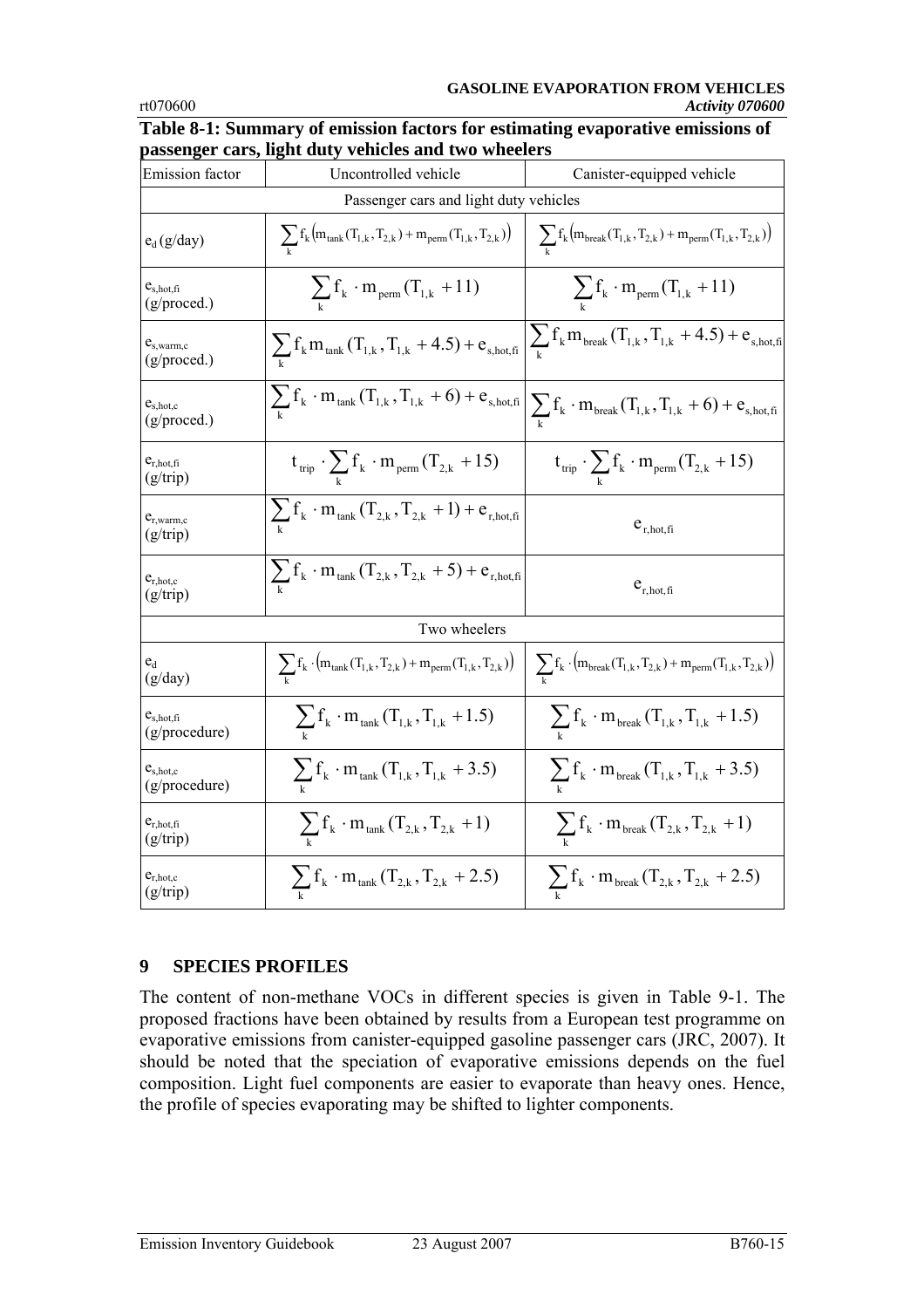|                            |                        | NMVOC fraction |
|----------------------------|------------------------|----------------|
| Group                      | Species                | (% wt)         |
| Alkanes                    | ethane                 | 0.30           |
|                            | propane                | 5.15           |
|                            | i-butane               | 4.38           |
|                            | n-butane               | 5.86           |
|                            | i-pentane              | 10.69          |
|                            | n-pentane              | 7.72           |
|                            | 2-methylpentane        | 14.02          |
|                            | 3-methylpentane        | 25.14          |
|                            | n-hexane               | 2.02           |
|                            | n-heptane              | 1.65           |
| Alkenes                    | ethene                 | 0.05           |
|                            | propene                | 0.28           |
|                            | 1-butene               | 0.72           |
|                            | trans-2-butene         | 1.19           |
|                            | isobutene              | 0.12           |
|                            | cis-2-butene           | 1.05           |
|                            | 1,3 butadiene          | 0.00           |
|                            | trans-2-pentene        | 1.60           |
|                            | cis-2-pentene          | 0.75           |
|                            | isoprene               | 0.00           |
| <b>Alkines</b>             | propyne                | 0.07           |
|                            | acetylene              | 0.01           |
| Aromatics                  | benzene                | 0.97           |
|                            | toluene                | 3.94           |
|                            | ethylbenzene           | 3.52           |
|                            | m-xylene               | 5.79           |
|                            | o-xylene               | 2.52           |
|                            | 1,2,4-trimethylbenzene | 0.50           |
|                            | 1,3,5-trimethylbenzene | 0.00           |
| Totals (all NMVOC species) |                        | 100            |

# <span id="page-15-0"></span>**Table 9-1: Composition of NMVOC in evaporative emissions**

# **10 UNCERTAINTY ESTIMATES**

Using the indicators introduced in Chapter B710, [Table 10-1](#page-16-0) provides qualitative estimates of the precision which can be allocated to the calculation of evaporative losses.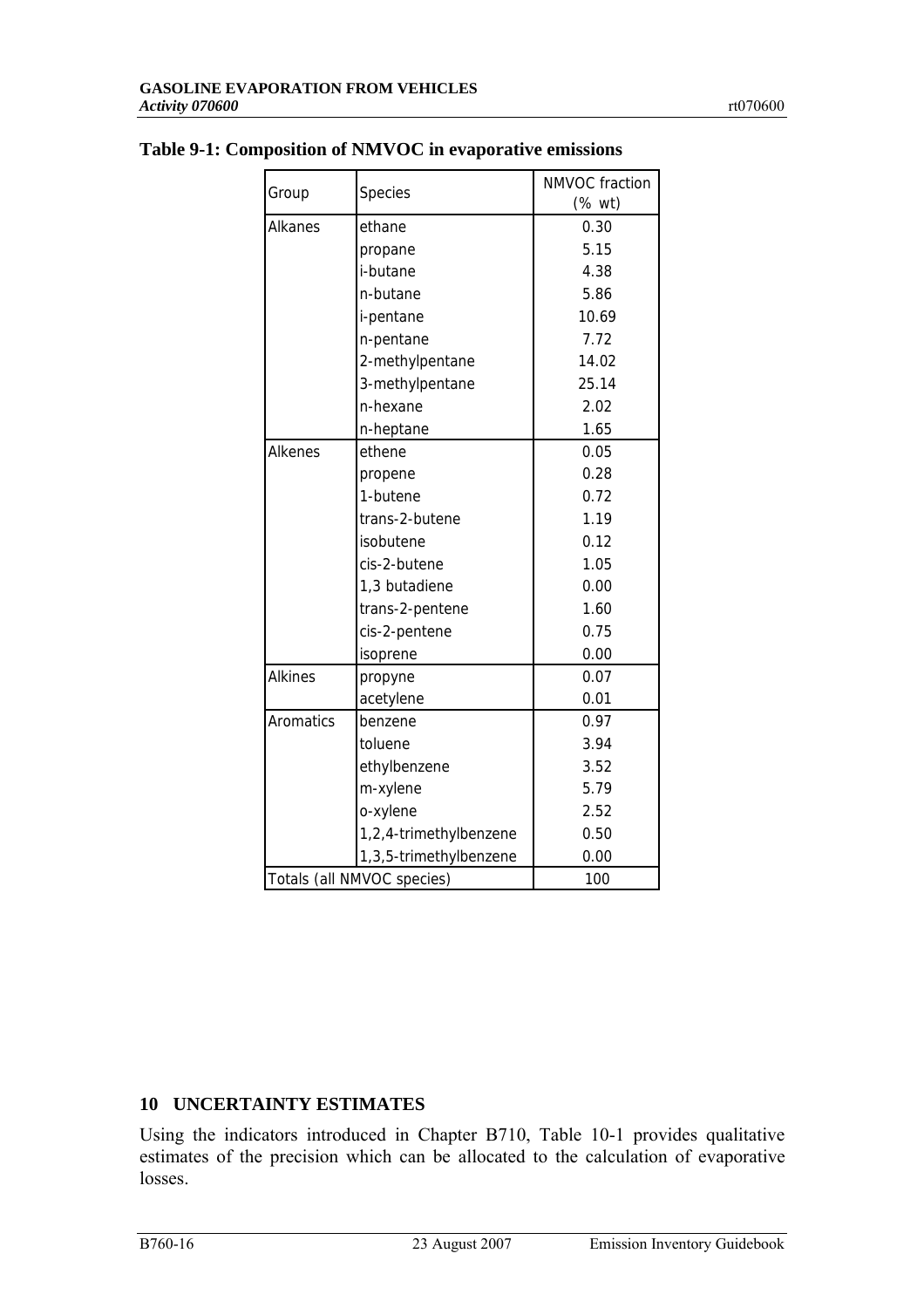<span id="page-16-0"></span>

| Table 10-1: Summary of precision indicators of the evaporative emission |  |  |  |  |
|-------------------------------------------------------------------------|--|--|--|--|
| estimates                                                               |  |  |  |  |

| Vehicle category                      | <b>NMVOC</b> |
|---------------------------------------|--------------|
| Passenger cars conventional           |              |
| Passenger cars canister-equipped      |              |
| Light duty vehicles conventional      |              |
| Light duty vehicles canister-equipped |              |
| Two wheelers conventional             |              |
| Two wheelers canister-equipped        |              |

### **11 WEAKEST ASPECTS/PRIORITY AREAS FOR IMPROVEMENT IN CURRENT METHODOLOGY**

The proposed methodology has been based on results from a range of canisterequipped gasoline vehicles representative of current Euro 3-4 technology and typical summer and winter fuels and temperatures. Although a large number of hot soak and diurnal tests has been carried out, running losses were not measured and therefore the proposed emission factors need further improvement. Other areas requiring additional consideration include:

i) evaporative emission factors for light duty vehicles, and

ii) evaporative emission factors for fuels containing bio components (e.g. ethanol).

# **12 SPATIAL DISAGGREGATION CRITERIA FOR AREA SOURCES**

Evidently the principles of the approaches outlined for exhaust emission spatial allocation apply equally to evaporative losses. In particular as regards the top down approach, the following hints may be useful:

- Diurnal losses: As diurnal losses occur at any time, their spatial allocation to urban/rural/highway conditions depends on the time spent by the vehicles on the different road classes. Therefore for those vehicles that are used by city inhabitants one can assume that 11/12 of their diurnal emissions occur in urban areas, the rest being split between rural and highway driving proportionally to the ratio of (rural mileage . highway speed) / (highway mileage . rural speed)
- Soak losses: The majority of these emissions occur in the area of residence of the car owner, as they are associated with short trips.
- Running losses: Running losses are proportional to the mileage driven by the vehicles. Therefore their allocation to urban areas - rural areas - highways has to follow the mileage split assumed for the calculation of the exhaust emissions.

# **13 TEMPORAL DISAGGREGATION CRITERIA**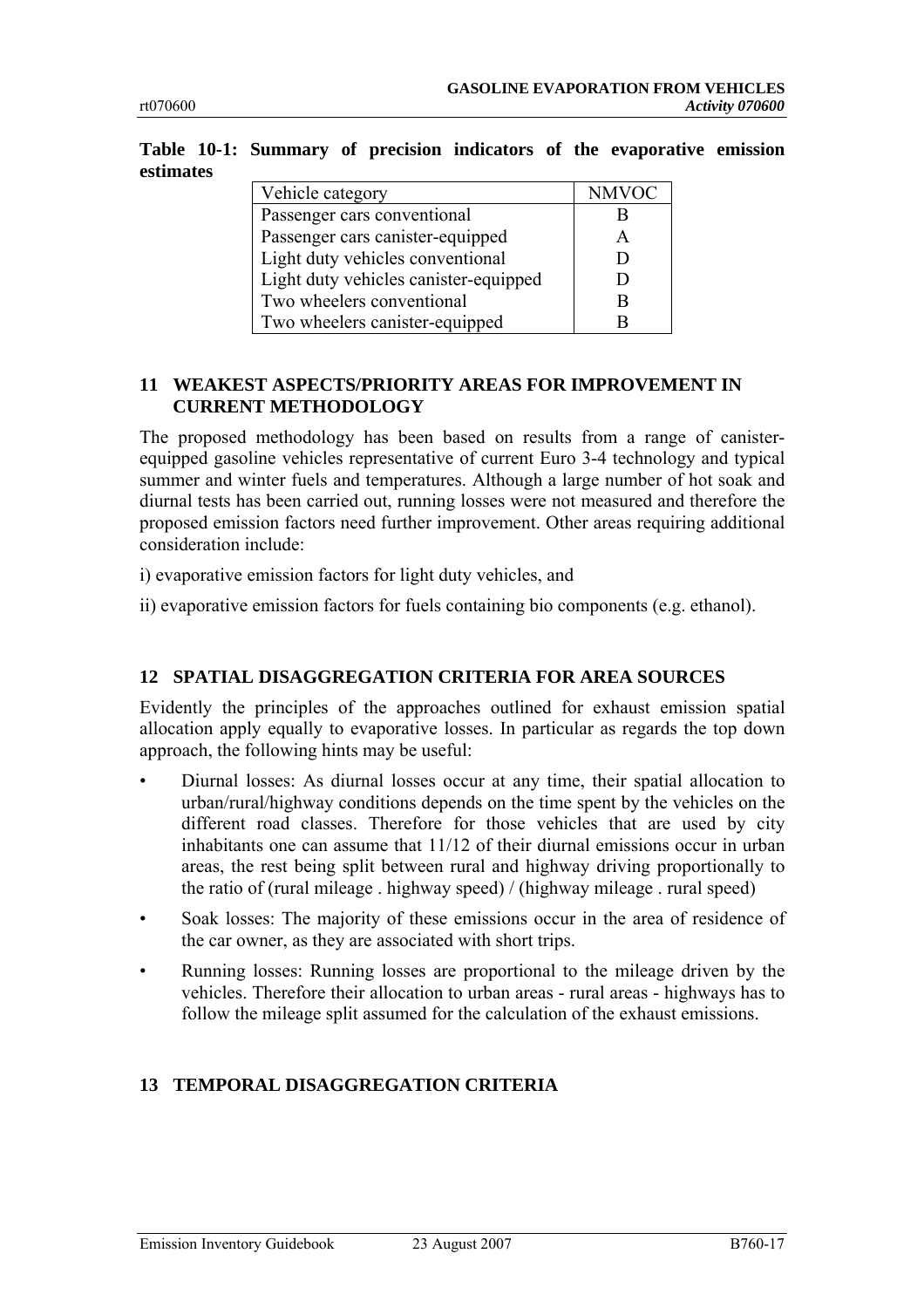The evaporation losses calculation scheme presented above, is fully integrated into COPERT 4 (Computer Programme to Calculate Emissions from Road Traffic), which substantially facilitates the practical application of the methodology (see Ntziachristos et al. 2000).

# **15 SUPPLEMENTARY DOCUMENTS**

CONCAWE (1987). An investigation into evaporative hydrocarbon emissions from European vehicles. Report  $N^{\circ}$  87/60, the Hague, the Netherlands.

CONCAWE (1990). The effects of temperature and fuel volatility on vehicle evaporative emissions. Report  $N^{\circ}$  90/51, the Hague, the Netherlands.

Egglestone S., Gaudioso D., Gorißen N., Joumard R., Rijkeboer R.C., Samaras Z., Zierock K.H. (1993). CORINAIR Working Group on emission factors for calculating 1990 emissions from road traffic. Volume 1: Methodology and emission factors. European Commission, ISBN 92-826-5571-X, Final report, Luxembourg.

Hausberger S., Wiesmayr J., Bukvarevic E. (2005). ARTEMIS - Assessment and Reliability of Transport Emission Models and Inventory Systems. WP600: Evaporative emissions of vehicles. Final Report, Graz, Austria.

Heine P., Baretti A. (1987). Emissionsfaktoren für die Verdampfungsemissionen von Kraftfahrzeugen mit Ottomotoren. Im Auftrag des Umweltbundesamtes Berlin, Germany.

Heine P. (1993). RWTÜV: Luftschadstoffemissionen des Straßenverkehrs in der Schweiz 1990-2010 – Verdampfungs- und Verdunstungsemissionen. Arbeitsunterlage 13, Bern, Switzerland.

Keller M., Evéquoz R., Heldstab J., Kessler H. (1995). Luftschadstoffemissionen des Straßenverkehrs 1950-2010. Schriftenreihe Umwelt Nr. 255 des BUWAL – Bundesamt für Umwelt, Wald und Landschaft, Bern, Switzerland.

Martini G., Manfredi U., Mellios G., Krasenbrink A., De Santi G., McArragher S., Thompson N., Baro J., Zemroch P., Boggio F., Celasco A., Cucchi C., Cahill G.F. (2007). Effects of Gasoline Vapour Pressure and Ethanol Content on Evaporative Emissions from Modern European Cars. SAE Technical Paper Series 2007-01-1928.

Samaras Z., Zachariadis T., Aslanoglou M. (1997). Methodologies for estimating air pollutants emissions from transport: Evaporative emissions. Task 1.9, Deliverable 14 of the MEET project; LAT Report N° 9717; Thessaloniki, Greece. http://www.inrets.fr/infos/cost319/index.html.

United States Environmental Protection Agency (1990). Volatile Organic Compounds from On-Road Vehicles – Sources and Control Options. Draft Report.

United States Environmental Protection Agency (1991). Supplement A to Compilation of Air Pollutant Emission Factors (AP-42) – Volume II: Mobile Sources. Test and Evaluation Branch, Office of Air and Radiation.

United States Environmental Protection Agency (2003). User's Guide to MOBILE6.1 and MOBILE6.2 – Mobile Source Emission Factor Model. Assessment and Standards Division, Office of Transportation and Air Quality.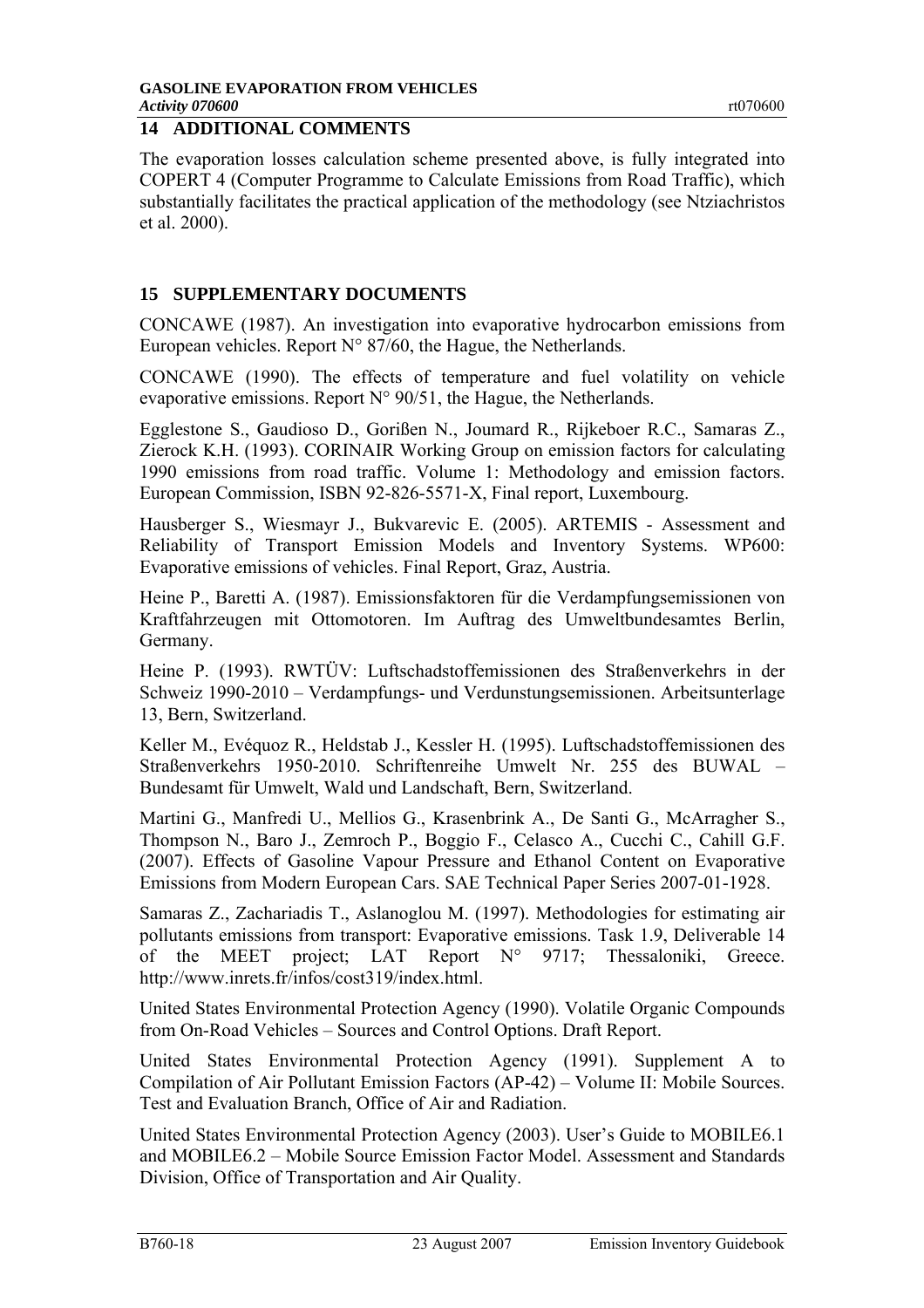# **16 VERIFICATION PROCEDURES**

See the discussion in Chapter 16 of Chapter B710 on road transport.

#### **17 REFERENCES**

André M., Joumard R., Hickman J., Hassel D. (1994). Actual car use and operating conditions as emission parameters: derived urban driving cycles. The Science of the Total Environment, Vol. 146/147, pp. 225-233.

Coordinating Research Council (2004). Fuel permeation from automotive systems. Prepared for: California Environmental Protection Agency. Final Report, CRC Project  $N^{\circ}$  E-65.

Itakura H., Kato N., Kohama T., Hyoudou Y., Murai T. (2000). Studies on Carbon Canisters to Satisfy LEVII EVAP Regulations. SAE Technical Paper Series 2000-01- 895.

Joint Research Centre (2007). Joint EUCAR/JRC/CONCAWE Programme on: Effects of gasoline vapour pressure and ethanol content on evaporative emissions from modern cars. Final report to DG Joint Research Centre. EUR 22713 EN, Luxembourg: Office for Official Publications of the European Communities.

Mellios G. and Samaras Z. (2007). An empirical model for estimating evaporative hydrocarbon emissions from canister-equipped vehicles. Fuel (In Press).

Morgan T.B.D., Betts W.E., Hutcheson R.C., McArragher J.S., Schmiedel H.P., Snelgrove D.G. (1993). A Study of VOC Running Losses from European Canister-Equipped Vehicles. SAE Technical Paper Series 930945.

Ntziachristos L. and Samaras Z. (2000). COPERT III: Computer programme to calculate emissions from road transport. Methodology and emission factors (Version 2.1). Technical Report N° 49. European Environment Agency, Copenhagen, Denmark. http://vergina.eng.auth.gr/mech/lat/copert/copert.htm.

Reddy R.S. (1989). Prediction of Fuel Vapor Generation from a Vehicle Fuel Tank as a Function of Fuel RVP and Temperature. SAE Technical Paper Series 890289.

Reuter R.M., Benson J.D., Brooks D.J., Dunker A.M., Gorse R.A., Koehl W.J. (1994). Sources of Vehicles Emissions in Three Day Diurnal SHED Tests - Auto/Oil Air Quality Improvement Research Program. SAE Technical Paper Series 941965.

# **18 BIBLIOGRAPHY**

#### **List of abbreviations**

DVPE: Dry Vapour Pressure Equivalent at a temperature of 37.8°C

NMVOC: Non-Methane Volatile Organic Compounds

VOC: Volatile Organic Compounds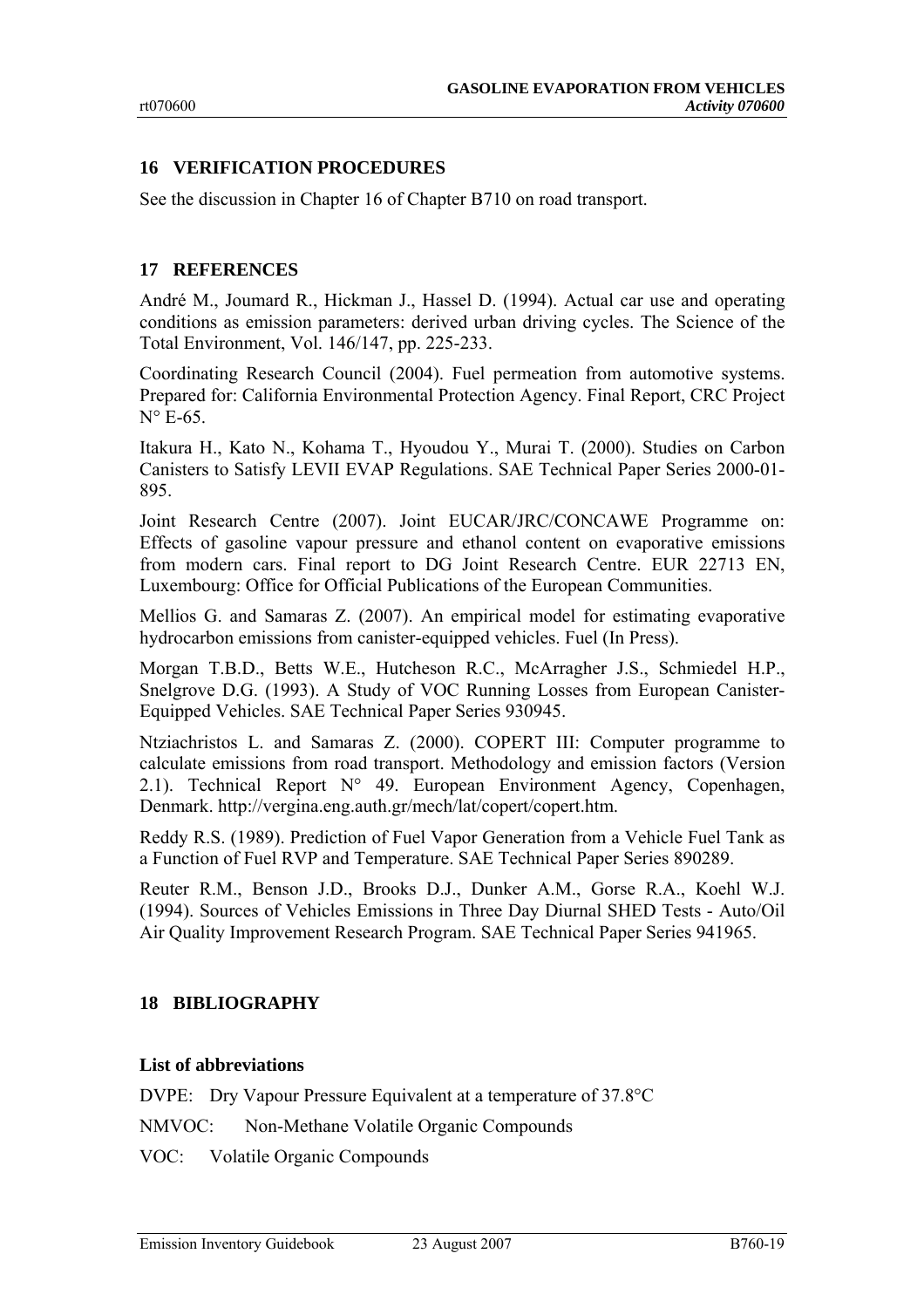# **List of symbols**

| $\mathbf{c}$ :      | fraction of gasoline powered vehicles equipped with carburettor and/or fuel<br>return systems                                                                     |
|---------------------|-------------------------------------------------------------------------------------------------------------------------------------------------------------------|
| $e_d$ :             | average diurnal losses of vehicle category $i$ ( $g$ /day)                                                                                                        |
| $e_{r,hot,c}$ :     | mean emission factor for hot running losses of gasoline powered vehicles<br>with carburettor and/or fuel return systems $(g/trip)$                                |
| $e_{r,hot,fi}$ :    | mean emission factor for hot running losses of gasoline powered vehicles<br>with fuel injection and returnless fuel systems (g/trip)                              |
| $e_{r, warm,c}$     | mean emission factor for cold and warm running losses of gasoline powered<br>vehicles with carburettor and/or fuel return systems (g/trip)                        |
| $e_{s,hot,c}$ :     | mean hot soak emission factor of gasoline powered vehicles with carburettor<br>and/or fuel return systems (g/procedure)                                           |
| $e_{s,hot,fi}$ :    | mean hot soak emission factor of gasoline powered vehicles with fuel<br>injection and returnless fuel systems (g/procedure)                                       |
|                     | e <sub>s,warm,c</sub> : mean cold and warm soak emission factor of gasoline powered vehicles with<br>carburettor and/or fuel return systems (g/procedure)         |
|                     | $E_{\text{eva,voc},j}$ : VOC emissions due to evaporative losses caused by vehicle category j (g)                                                                 |
| $f_k$ :             | probability factor for combination of parking duration and ending hour of<br>parking                                                                              |
| $h$ :               | fuel tank fill level $(\% )$                                                                                                                                      |
| $HS_i$ :            | average daily hot and warm soak emissions of vehicle category $j$ ( $g$ /day)                                                                                     |
| $l_{\text{trip}}$ : | average trip length (km)                                                                                                                                          |
| $m_{ads}$ :         | cumulative fuel vapour adsorbed on the carbon canister during loading (g)                                                                                         |
| $m_{load}$ :        | cumulative fuel vapour loaded to the carbon canister (g)                                                                                                          |
| $m_{\text{tank}}$ : | fuel vapour generation (g)                                                                                                                                        |
| $m_{break}$ :       | canister breakthrough emissions (g)                                                                                                                               |
| $m_{perm}$          | emissions due to fuel permeation and/or leakage (g)                                                                                                               |
| $M_i$ :             | total annual mileage of gasoline vehicles of category j                                                                                                           |
| $M_{cum, j}$ :      | total cumulative mileage of gasoline vehicles of category j                                                                                                       |
| $N_i$ :             | number of gasoline vehicles of category j                                                                                                                         |
| $p$ :               | fraction of trips finished with hot engine, <i>i.e.</i> an engine that has reached its<br>normal operating temperature and the catalyst its light-off temperature |
| $RL_i$ :            | average daily hot and warm running losses of vehicle category $j$ ( $g$ /day)                                                                                     |
| $S^{\cdot}$         | canister size ( $s=2$ for small, $s=1$ for medium and $s=0.5$ for large canister)                                                                                 |
| t:                  | hour of the day (h)                                                                                                                                               |
| $t_1$ :             | hour of the day at the beginning of a parking period (h)                                                                                                          |
| $t_2$ :             | hour of the day at the end of a parking period (h)                                                                                                                |